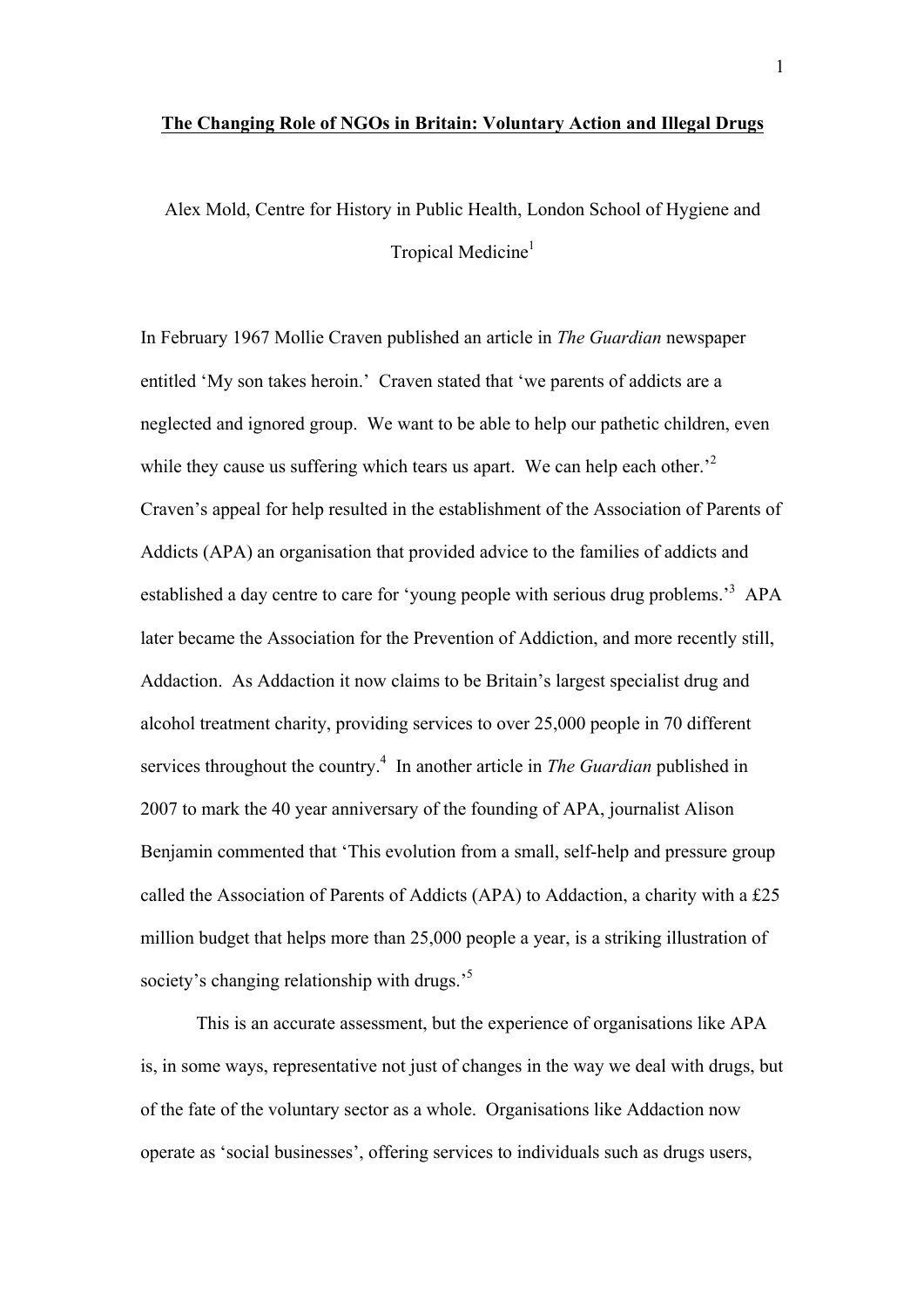often in place of statutory facilities but largely funded by the government. Such groups act as 'service providers' to government 'commissioners.' This is a marked difference to the early experiences of APA, which was run by volunteers, funded through charitable donations, and received a limited amount of ad hoc support from the London Boroughs Association and the Ministry of Health.<sup>6</sup> Clearly, it is not just the size of these groups that has altered; the very relationship between voluntary organisations and the state appears to be radically different.

To explore this relationship in more detail this article will take as a case-study the voluntary activity that surrounded illegal drug use from the 1960s to the present. Focussing on individual case studies allows us to explore important issues surrounding socio-political activity in the twentieth and twenty first century in greater depth. Analysing what Jeremy Kendall and Martin Knapp have called the 'loose and baggy monster' of the third or voluntary sector is potentially overwhelming as this encompasses a huge range of organisations and types of activity.<sup>7</sup> Looking at one area of action is not only a more manageable enterprise but also generates some bigger questions which can, in turn, be applied to other case studies and the sector as a whole.

A close examination of the voluntary activity around illegal drugs highlights the importance of three chronological phases. The first phase was the period from the 1960s to the 1970s, when a significant number of drug voluntary groups first began to appear. The emergence of these groups can be related not just to rising drug use but also to a changing perception of need. Drug users were just one of a number of what Beveridge described as 'distressed minorities', catered for by a string of new organisations. $8\,$  In the second phase, during the 1980s, the drug voluntary sector expanded still further as drug use became seen as a major social and political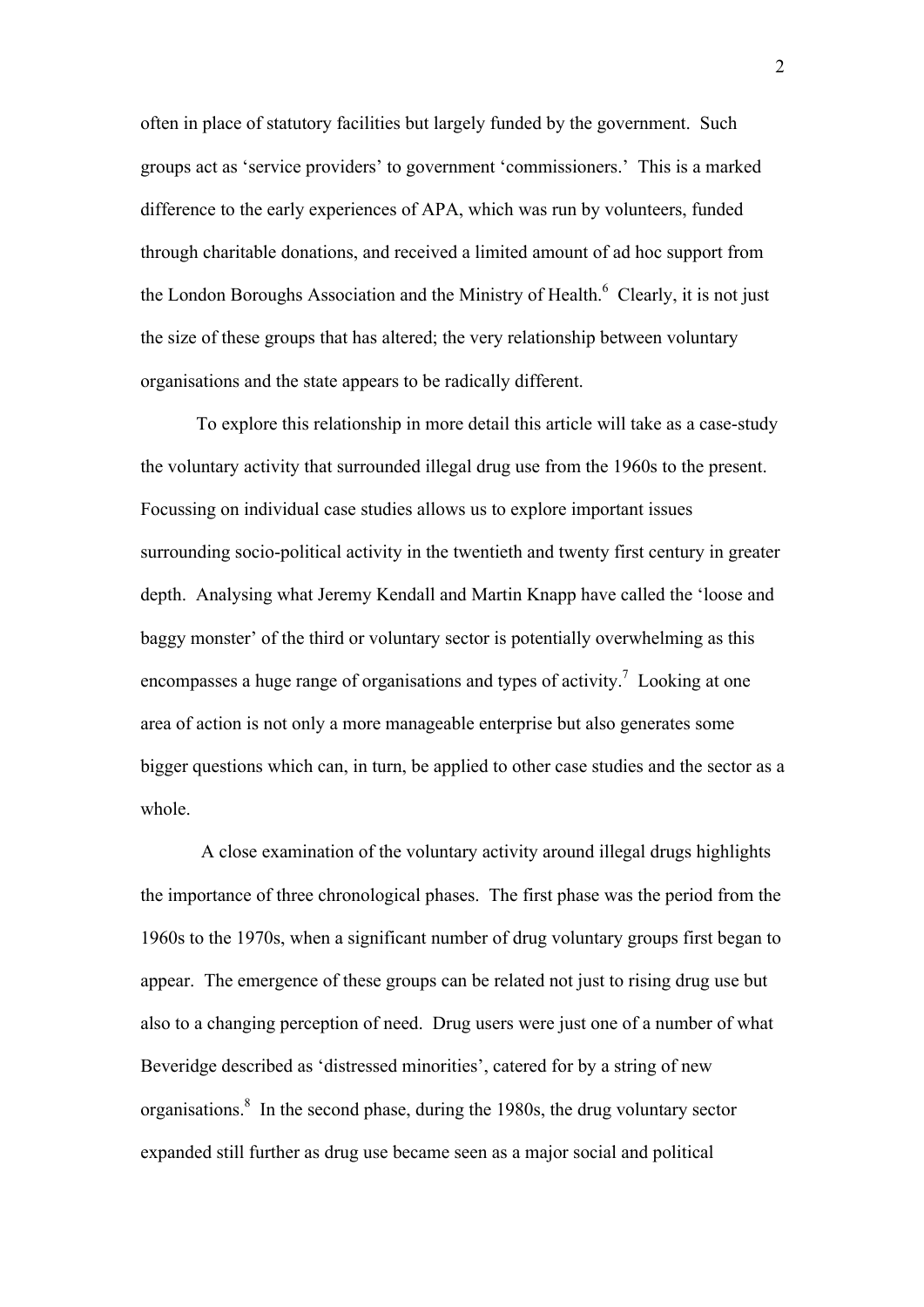problem. Expansion was also facilitated by a significant injection of funds from central government in the form of the Central Funding Initiative (CFI). In some ways this could be seen as indicative of the 'rolling back' of the state, as the state sought to move responsibility for groups like drug users onto voluntary and private organisations. Yet, as will be seen, the state retained a crucial role in coordinating and directing activity. This can also be observed in the final phase, from the 1990s to the present. Since the 1990s, drug users have increasingly come together to form their own groups to agitate for change in the legal framework that regulates drugs as well as to demand improvements in service provision. Whilst some of these groups remain very much outside the state, others appear to have become incorporated within it. This would suggest that despite much interest in the notion of voluntary organisations as key repositories of social capital in civil society, the state remains crucial to any analysis of their wider role.

What the case study of the drugs voluntary sector also reveals is an astonishing diversity of action. Groups were established throughout this period to campaign for drug users; to provide information; to offer legal advice; to provide treatment; to give advice; to coordinate the sector; to advise on service provision and to organise self-help efforts. Considering the nature and impact of these different organisations raises questions about how to describe and interpret this activity. The 'terminological tangle' which surrounds any analysis of the activity that takes place away from the state and the market is a familiar problem, but has particular relevance here.<sup>9</sup> The term 'NGO' is not one that organisations working in the drugs field have used until very recently, and even then, mainly by groups that operate in an international context. Throughout the period from the 1960s to the present most groups referred to themselves as 'voluntary organisations'. By using the term NGO,

3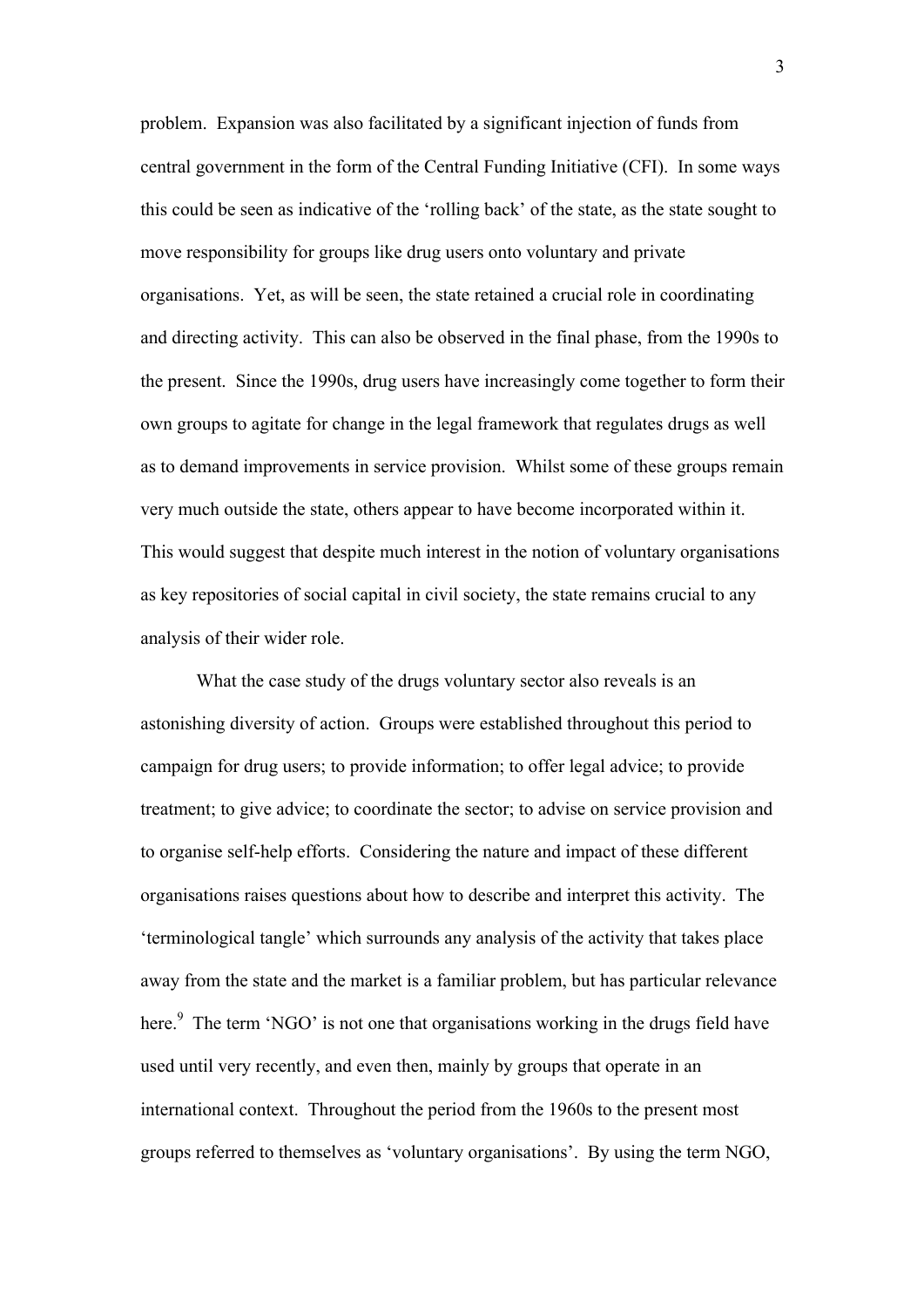are we in danger of applying a 'new' concept retrospectively? Moreover, does seeing NGOs not simply as 'non-violent organisations that are neither dependent upon government nor serving an immediate economic interest' but as socio-political 'players' result in a tendency to focus on only the more overtly 'political' organisations?10

Despite these problems there is no need to discard the label NGO entirely, as it draws attention to the wider role that such organisations play. Indeed, socio-political action assumes many forms. Some groups, such as Narcotics Anonymous (NA), reject the notion that they are political 'players' altogether, although they clearly have a socio-political function. Other organisations, through their complete dependence on the state for financial support, are questionably 'non-governmental'. At the opposite end of the spectrum, there are groups such as Addaction that operate more like businesses. There is clearly a diversity of activity that in a sense defies all simple labels such as 'voluntary organisation', 'NGO' or 'non-profit'. Only by considering a case study in detail can we make sense of this. Focussing on one particular issue can help us to reach a more nuanced understanding of socio-political activism and the various forms that this takes. In this way a 'special interest' becomes of more general concern.

## **1. New politics, new problems and new organisations: 1960-1970s**

Drug use and some of the problems surrounding this has been a focal point for voluntary action since at least the nineteenth century, when Christian organisations such as Spelthorne St Mary and the Sisters of the Community of St Mary the Virgin treated female alcoholics.<sup>11</sup> Voluntary provision of drug addiction treatment existed alongside private and statutory institutions, but during the 1960s a significant number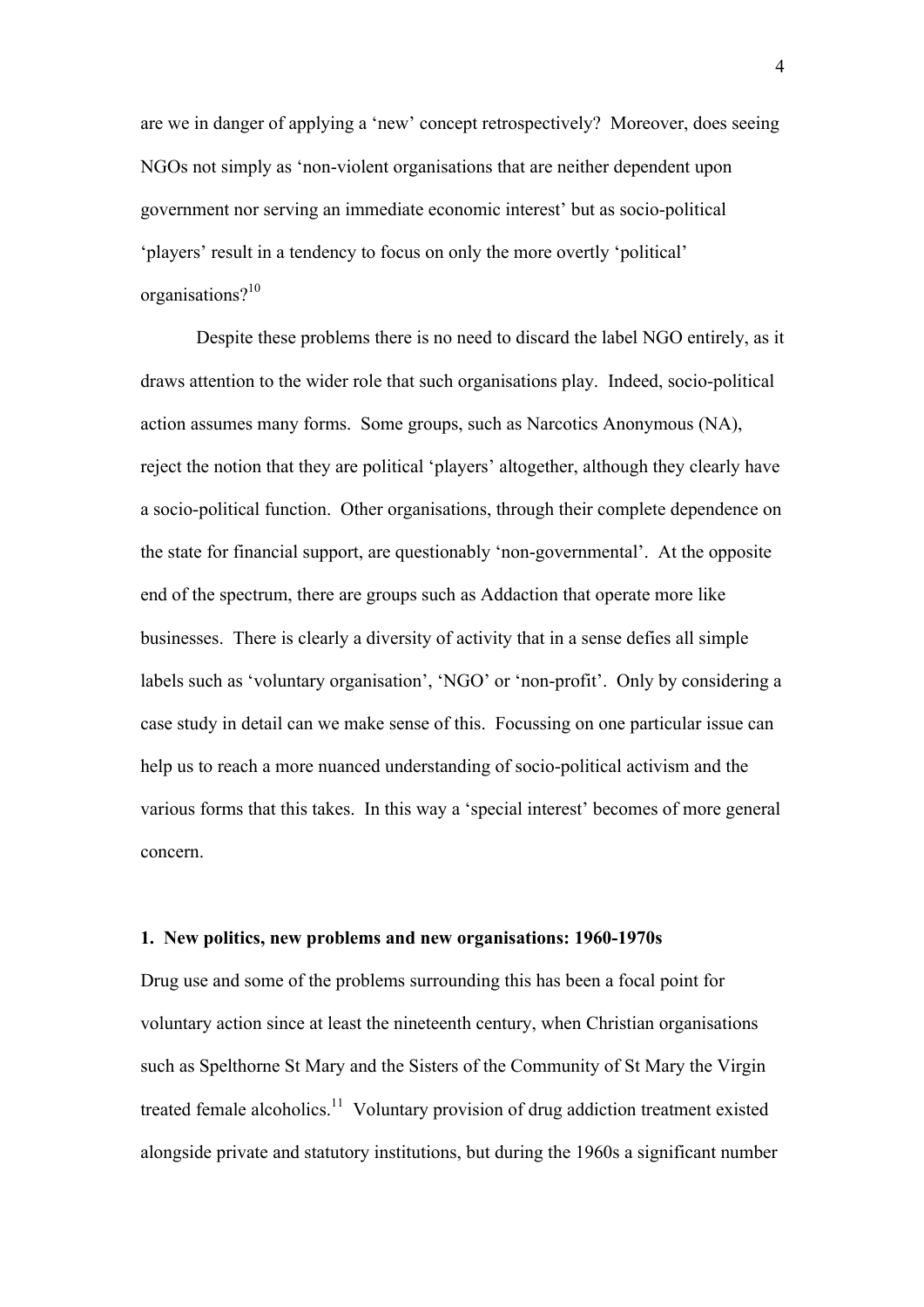of new voluntary groups appeared. One reason for this growth was the increasing prevalence of drug use. Until the sixties, the use of illegal drugs was comparatively rare in Britain. In 1959 there were 454 known drug addicts, by 1969 there were 1,462: small numbers in comparison to today, but a significant increase none the less.<sup>12</sup> Moreover, drug use appeared to be becoming a wider social and cultural phenomenon. Newly reported cases of drug addiction tended to be found in young people, and in those who had started taking drugs for recreational, rather than therapeutic purposes.<sup>13</sup> Drug use and the smoking of cannabis in particular, became a celebrated part of the counter-culture and underground 'scene.'14 This increase in drug taking brought with it a rise in the medical, social and legal problems associated with drug use, problems which were largely un-catered for by the statutory sector. Indeed, the statutory response to drug use was almost exclusively confined to treatment within NHS Drug Dependence Units and law enforcement by the police. Voluntary groups began to emerge to fill this gap.

At the same time, the expansion of voluntary action in the drugs field was matched by a more general growth in voluntarism in a range of other areas. This can be explained by two key factors. Firstly, by the 1960s confidence in the totality of statutory welfare services was beginning to crumble.<sup>15</sup> A series of dramatic exposures highlighted significant deficiencies in welfare provision in a number of areas, prompting the establishment of organisations to campaign for, and provide, improvements.16 Poverty, for example, was 'rediscovered' and a number of organisations such as the Child Poverty Action Group and Shelter came into being in order to agitate for more resources and better services.<sup>17</sup> Secondly, an apparently 'new' form of politics and political activity began to develop and take on the interests of Beveridge's 'distressed minorities.' The appearance of new social movements,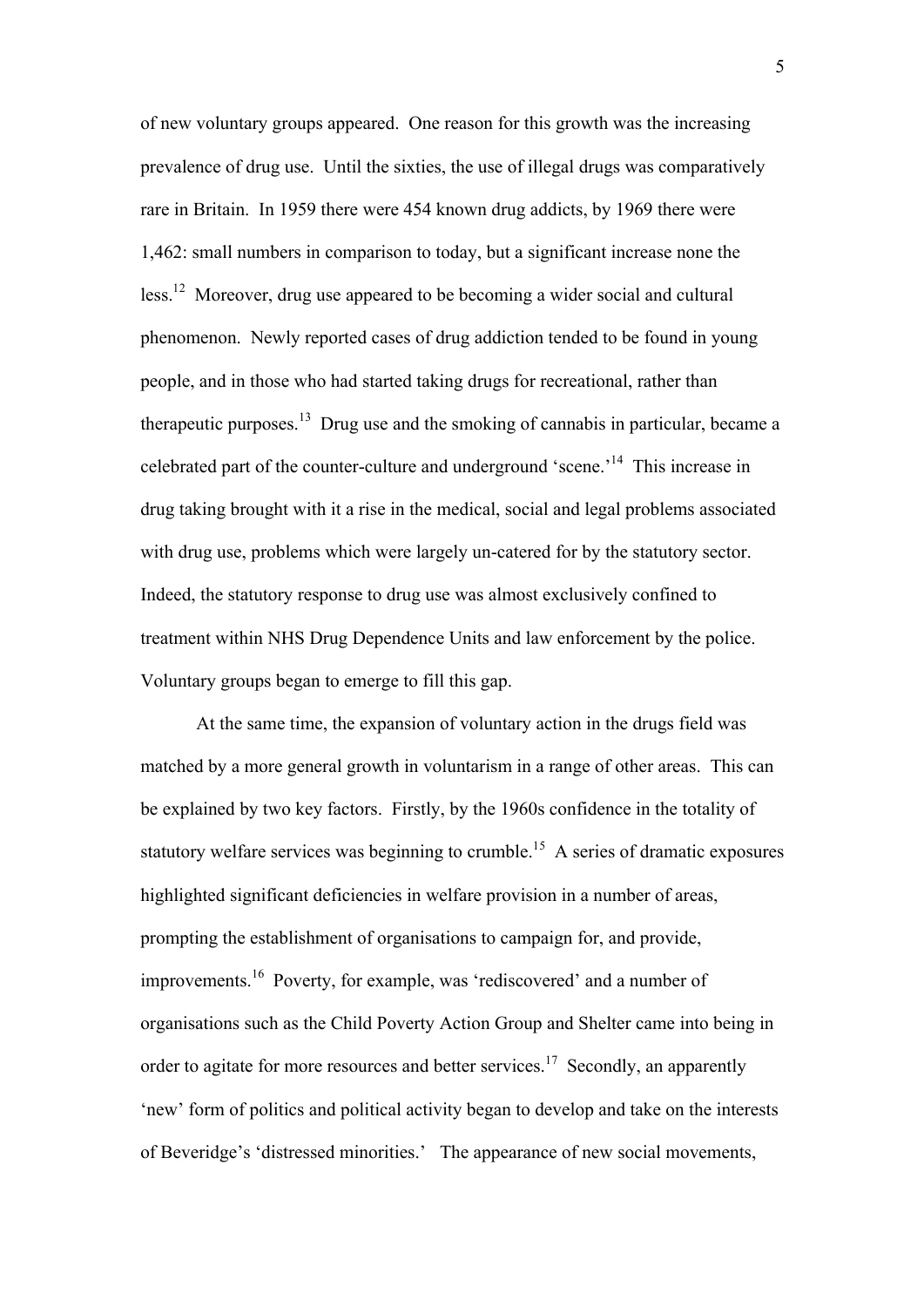such as those concerned with civil rights, women's rights and the environment, drew attention to previously marginalised groups and interests.<sup>18</sup> Many new voluntary organisations were established around these issues. Some of these organisations were orientated towards service provision, others took on a more campaigning role, and many combined both.

This pattern of overlapping origins and functions could also be found in the drugs field. The charity Release, for example, which was established in 1967 to provide legal assistance to people arrested for drug offences, also undertook campaigning work in a number of areas.<sup>19</sup> Release saw their defence of the legal rights of the drug user as a way of providing individual aid, but also as a way of critiquing government policy on drugs. They argued that the drug problem could not be solved by the 'conventional means of criminal reprimand'; they felt that 'medical or social solutions [were] more likely to be successful.<sup>20</sup> To this end Release agitated for reform of the drug laws, and in particular the legalisation of cannabis. They also campaigned for improvements in treatment facilities for drug addicts, especially those using barbiturates and drugs other than heroin. Release lobbied government directly and indirectly, through informal contacts with people like the chief inspector of the Home Office drugs branch, Bing Spear, and by giving evidence to government committees like the Wootton Committee on amphetamines and LSD and the Deedes Committee on police powers of search and arrest in  $1969$ <sup>21</sup>

It could be argued that despite these efforts, Release's achievements were modest. On key issues, like the legalisation of cannabis, Release appeared to have little success. But, assessing the impact of an organisation like Release on its campaigning activities alone is perhaps unfair. By providing a service – legal aid – Release was fulfilling an important role, and one that was just as 'political' as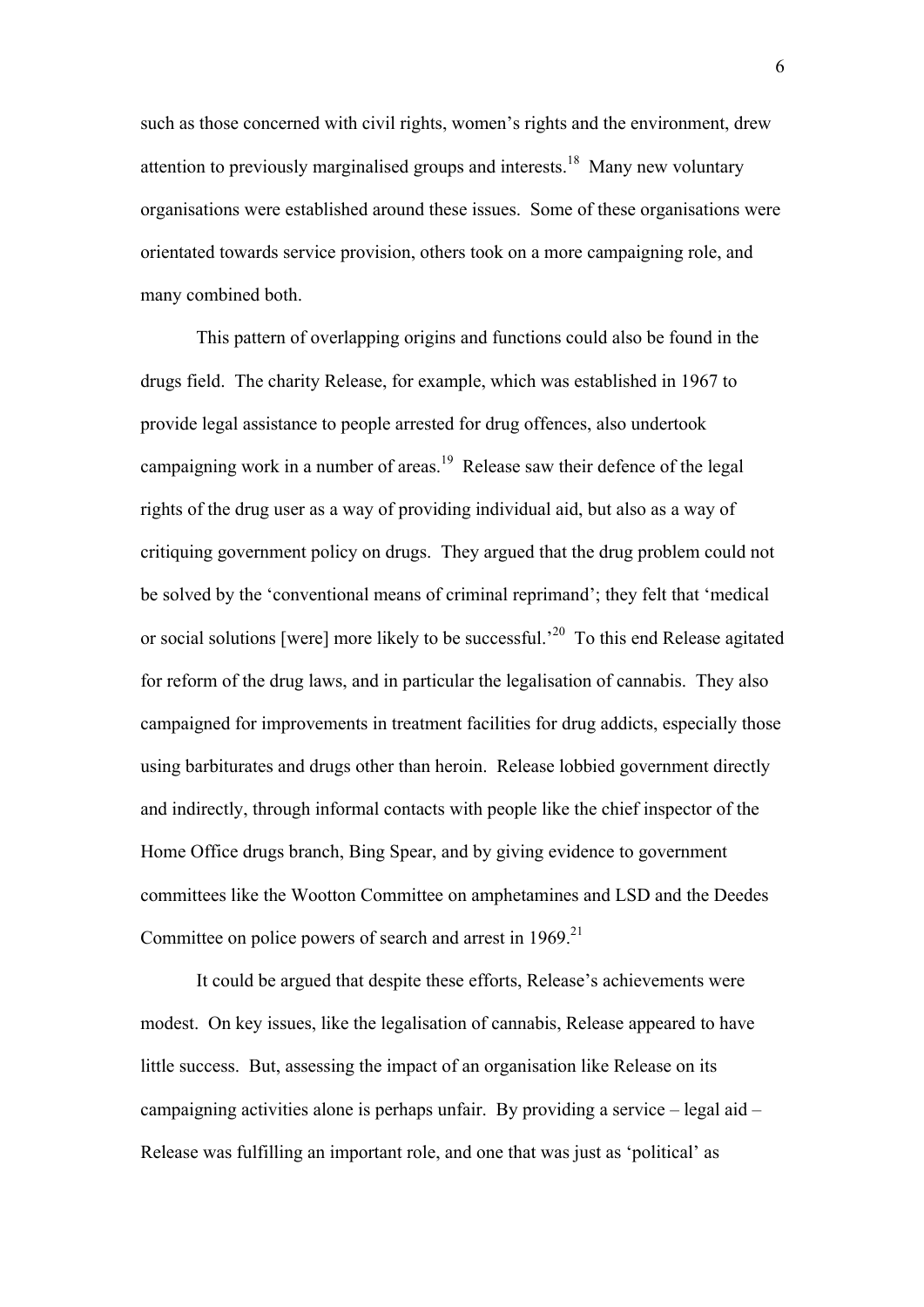campaign work. The presence of organisations like Release presented a covert critique of existing statutory services for drug users and of the notion that the welfare state could provide comprehensively for the needs of all its citizens. At the same time, ensuring that the legal rights of drug users were respected was not simply the giving of aid to vulnerable individuals, but was rooted in a 'new' form of politics interested in different political issues. Caroline Coon, one of the founders of the organisations stated that 'For me, Release was not about drugs per se…For me Release was essentially about civil liberties, legal rights and what we now call human rights.<sup>22</sup> This wider conception of rights was crucial for dealing with the problems of 'quality of life, equality, individual self-realization, participation and human rights', representative, for Habermas, of a 'new' form politics.<sup>23</sup> In a sense, therefore, the very existence of projects like Release is perhaps more important than their specific achievements, as it can be seen as evidence for the presence of a different kind of politics and political action. This suggests that there is a need to look at what organisations did more broadly and not just at achievements in the narrow sense of success or failure in bringing about legislative change. By providing services organisations like Release were engaging in a different kind of politics in a different kind of way.

Yet, they could not entirely escape the 'old' politics that surrounded them. As I have argued elsewhere, 'old' political issues revolving around class and gender played a role in shaping Release's activities.<sup>24</sup> Furthermore, in order to survive financially the organisation accepted a grant from the Voluntary Services Unit (VSU) of the Home Office in 1974. Although there is little evidence to suggest that taking money from the state made Release any less inclined to take on controversial issues or activities, it was an important moment in line with a more general shift. The funding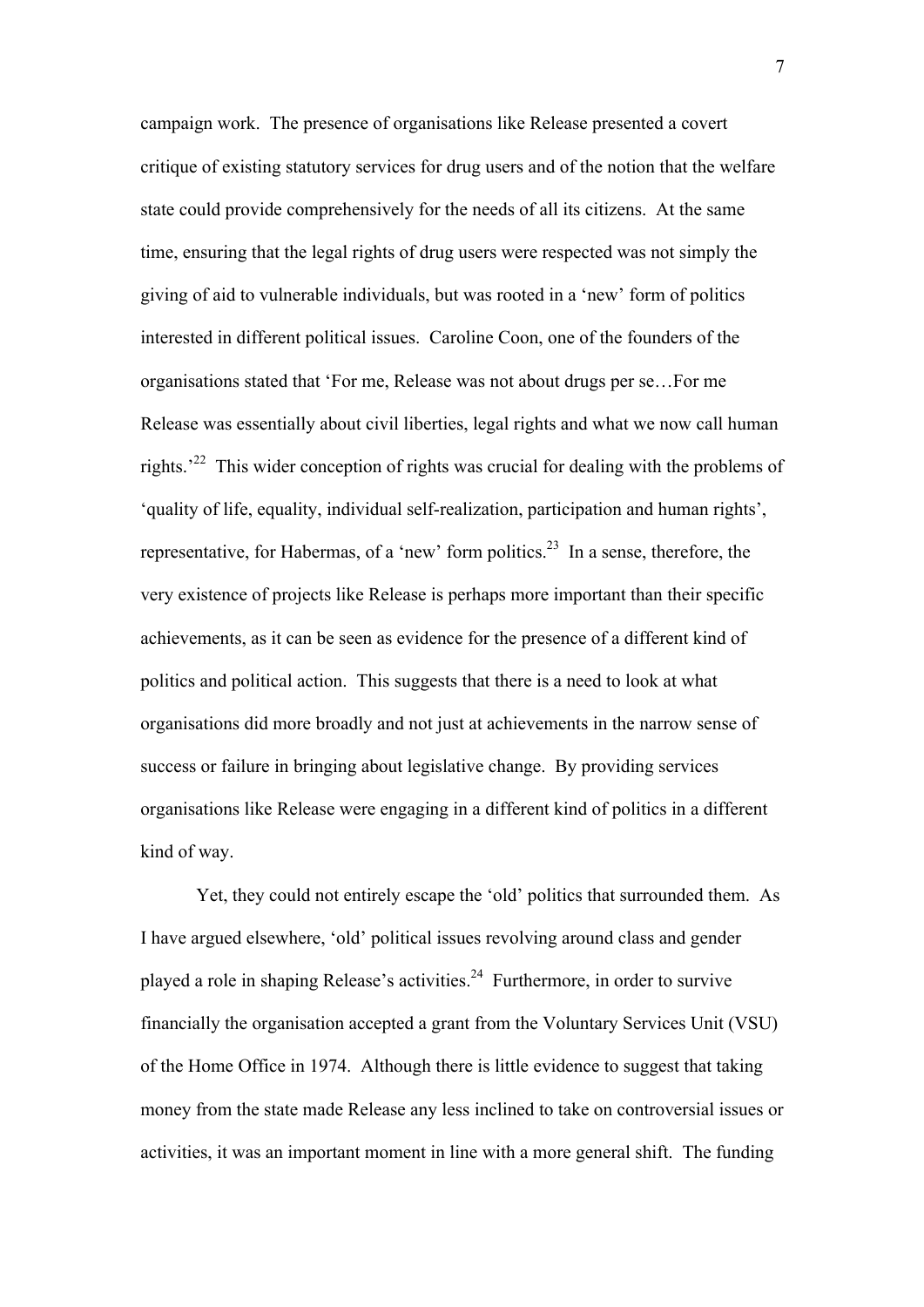of voluntary organisations by the state had been discussed since at least the turn of the century, but from the 1970s onwards statutory funding of voluntary activity became more common. The establishment of the VSU in 1973 and the publication of a series of reports pointing to the value of voluntary action were indicative of a greater degree of interest by the state in the role played by voluntary groups in welfare service provision. 'Old' politics clearly continued to exist alongside the 'newer' variety.

## **2. Rolling back the state: the 1980s**

Indeed, the dynamism around 'new' politics in the 1960s and 1970s, and the emergence of organisations concerned with new problems working in new ways, did not go unnoticed by more conventional political players. By the 1980s the idea the voluntary organisations could contribute something distinctive and of value was taken on by the New Right. The Conservative government, led by Margaret Thatcher, regarded the state as an inefficient and ineffective provider of welfare, and considered its monopoly on the provision of services to have resulted in a culture of passivity and dependence amongst welfare recipients.<sup>25</sup> The suggested solution to this problem was to 'roll back the state'; to reduce the role of central government in the provision of welfare. The 'rolling back of the state' was to be achieved in two closely related ways. Firstly, by placing greater emphasis on the involvement of voluntary organisations in the delivery of health and social services; and secondly by creating a 'market' in welfare, allowing statutory and non-statutory bodies to bid for contracts to provide specific services.<sup>26</sup> In both these developments the role of the voluntary sector was crucial. Not only was the voluntary sector regarded as being more responsive, more innovative and more cost-effective than the statutory sector, it was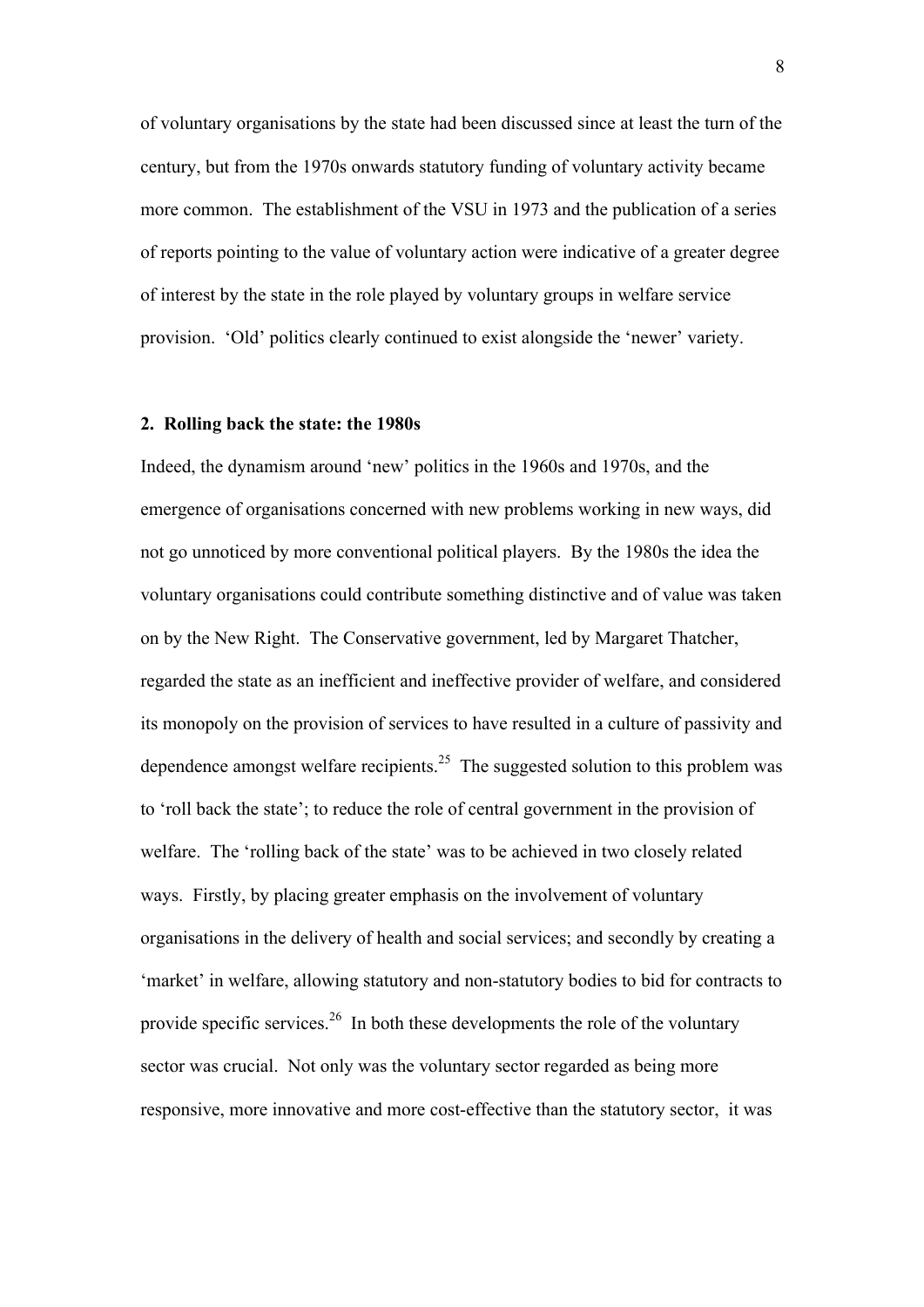also thought to be able to reduce reliance on the state through the 'invigorating' experience of self-help and community care. $27$ 

The drugs field was a crucial test area for such a policy. During the 1980s illegal drug use in Britain appeared to be increasing at an alarming rate and spreading across the country on an unprecedented scale. An apparent growth in the use of heroin caused particular concern: the number of known heroin addicts rose from just over 2,000 in 1977 to more than 10,000 by 1987.<sup>28</sup> Moreover, heroin use was being reported in urban areas throughout the country.<sup>29</sup> This was in contrast to previous decades, when it was thought that drug use was largely confined to London.<sup>30</sup> To combat this seemingly worsening problem, the government introduced the Central Funding Initiative (CFI) for drug services in 1982. Initially, the CFI was designed to provide £6 million over three years to organisations providing services to drug users throughout the country, but the programme was extended in January 1986, partly in response to the discovery of HIV/AIDS amongst injecting drug users. Under the initiative a total of £17.5 million pounds was awarded between 1983 and 1989.<sup>31</sup>

What was significant about the CFI was that it was open to service providers in both the statutory and voluntary sector. In and of itself statutory funding of voluntary groups in the drugs field was nothing new. Various voluntary groups involved in caring for drug users had received funding from the Home Office (like Release) and the Department of Health and Social Security (DHSS) as well as local authorities. Most of this funding, in line with more general support for non-statutory groups in the health field, was provided under Section 64 of the Public Health Services and Public Health Act, 1968 and largely confined to headquarters administrative expenses for voluntary bodies working on a national basis.<sup>32</sup> Both the coordinating body the Standing Conference On Drug Abuse (SCODA) and the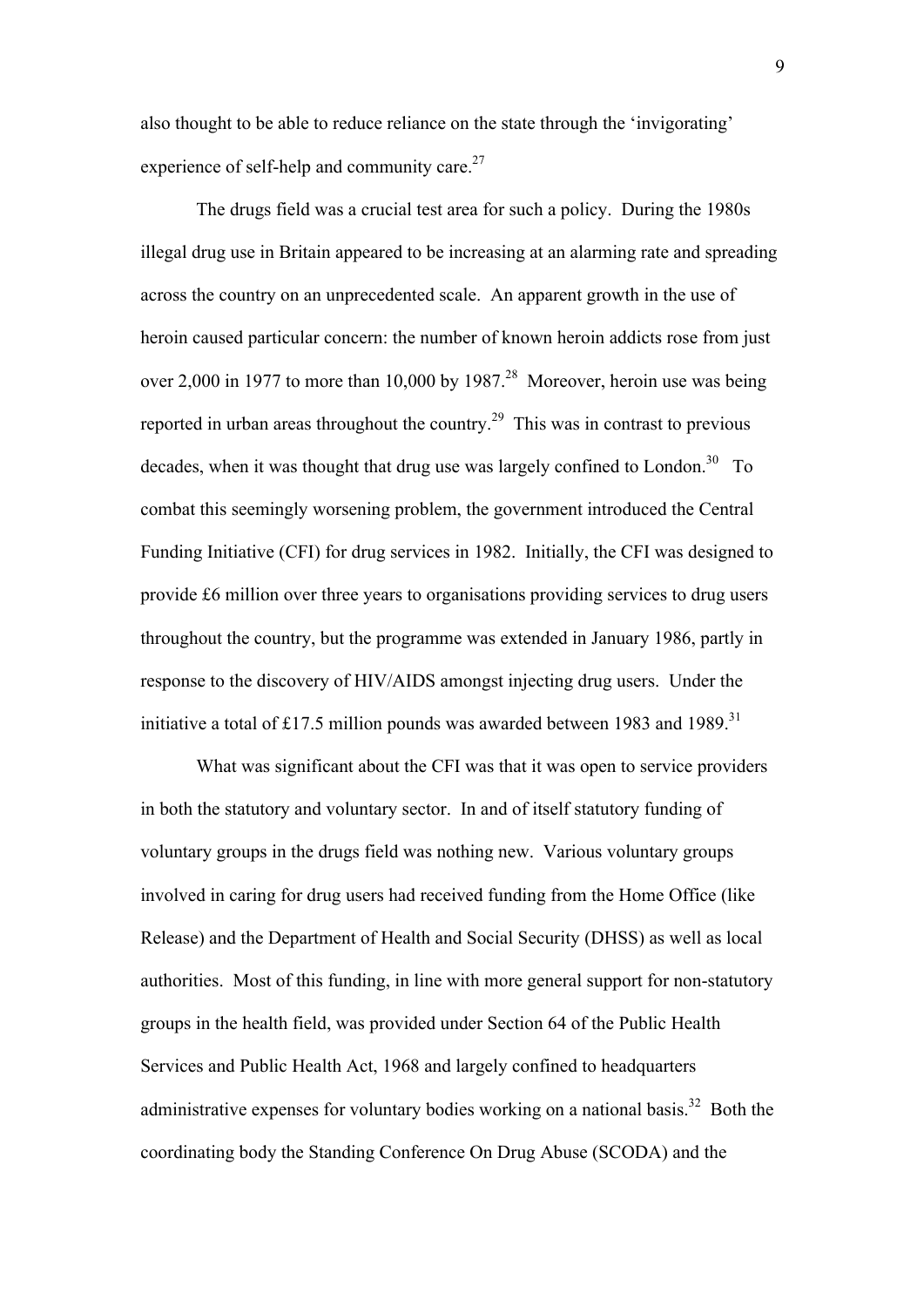Institute for the Study of Drug Dependence, a drugs information service and specialist library, received funding in this manner.<sup>33</sup> Smaller, local groups tended to receive funds on an ad hoc basis or from local authorities, such as the London Boroughs Association.<sup>34</sup> Most agencies, however, were chronically under-funded. The government's expert group on drug issues, the Advisory Council on the Misuse of Drugs, noted in 1982 that 'The non-statutory agencies involved in treatment and rehabilitation rely on an insecure combination of local and central government funding and exist under the constant threat of financial collapse.<sup>35</sup>

Yet, providing central funds for voluntary organisations in order to prevent them from disappearing was not the sole reason for opening up the CFI to nonstatutory groups. A DHSS circular informing regional authorities of the introduction of the CFI stated that its purpose was

not to remove from statutory authorities the responsibility for providing services and training but, by making additional funds available to them and to voluntary organisations, to remedy more rapidly than would otherwise have been possible, the inadequacy of the network of services for people with drug related problems.36

Fostering the participation of voluntary organisations was vital because, as Undersecretary of State for Health and Social Security, John Patten, told MPs, there was a realisation that 'the problem is not necessarily going to be ameliorated and controlled…by action within the National Health Service alone.' Moreover, 'A very great deal of expertise, in terms of prevention and counselling, is in the voluntary sector, not in the National Health Service.<sup>37</sup> Yet, non-statutory groups did not just provide expertise: there was a feeling amongst DHSS officials that voluntary organisations offered something statutory authorities could not. A senior civil servant in charge of the CFI asserted that voluntary groups 'could be more flexible in what they did' that as they 'were not tied to a specific service approach…they were more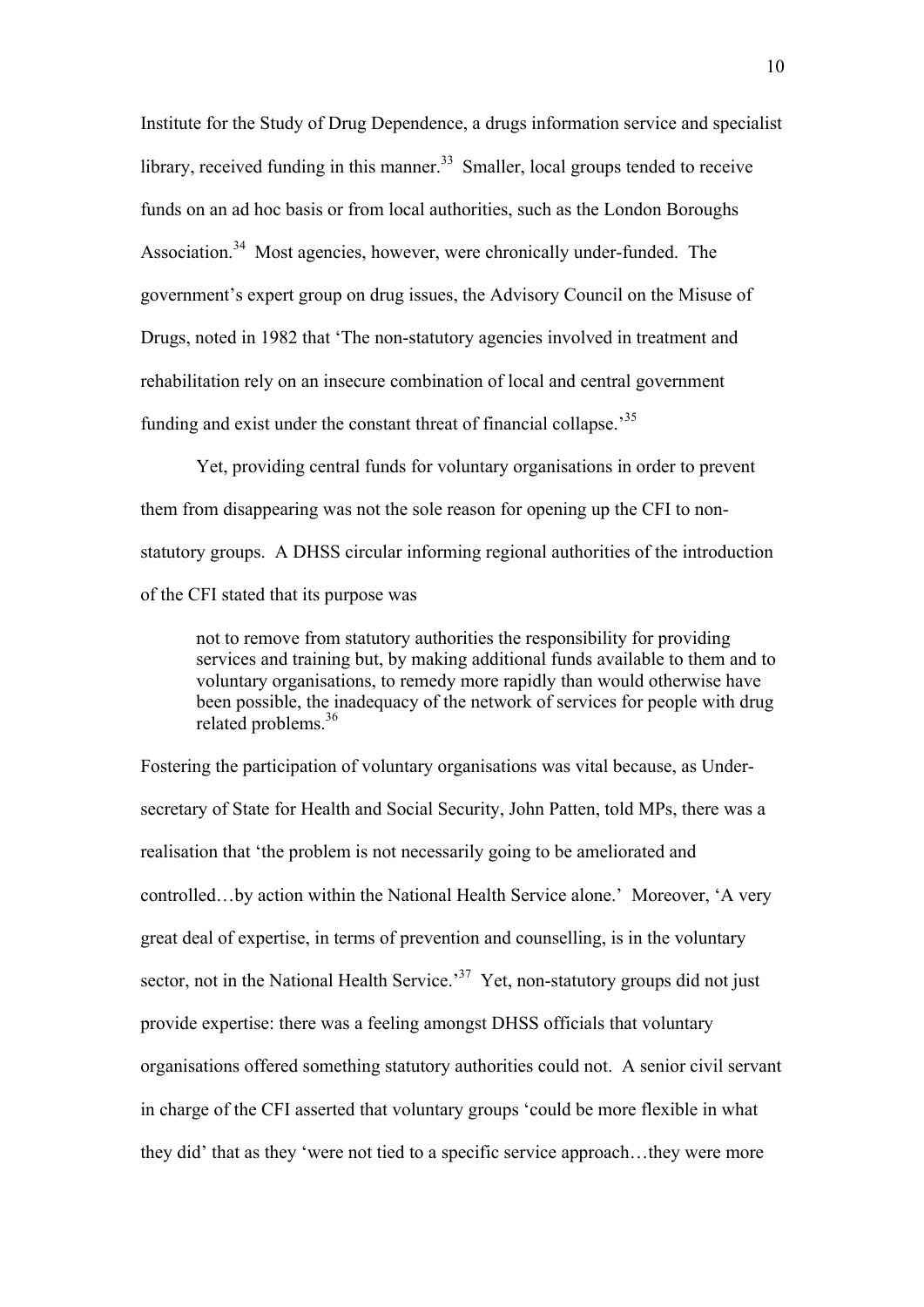willing to initiate different types of services.<sup>38</sup> The CFI, by offering substantial funding to voluntary organisations, was designed to make use of this. Even so, a senior civil servant remarked that 'we were quite surprised that we got so many applications from the voluntary sector'; clearly developments on the ground had been somewhat invisible at the central policy level.<sup>39</sup> However, once the DHSS were aware of the extent of voluntary sector involvement in the field a clear commitment was made to enhancing its role in drug service provision. This can be seen in the grants made under the CFI: of the 188 grants issued, 58 per cent went to statutory organisations and 42 per cent to non-statutory groups.<sup>40</sup> Such significant support for voluntary organisations cannot be explained by necessity alone: this must be related to a much broader strategy for involving the non-statutory sector in health and social service provision.

Indeed, in many ways, the CFI for drug services represents a microcosm of key aspects of Conservative welfare policy in this period. The term 'initiative' was a particular favourite of the Thatcher administration. Numerous 'initiatives' were launched to tackle a range of social issues particularly in the inner-cities. Urban development grants, for example, were designed to foster regeneration by using public funds to pump-prime development in areas such as the London Docklands and Merseyside. Central to these policies was the notion of 'partnership' with private companies and voluntary organisations which would be expected to support projects in the long-term.41 In the health field, 'initiative' had a particular meaning. From 1982 onwards a number of central funding initiatives were launched in areas where the government wanted to raise standards.<sup>42</sup> A DHSS official noted that 'The funding of schemes is deliberately limited in duration to preserve their development and catalyst role. They are not intended as a prolonged substitute for local funding'.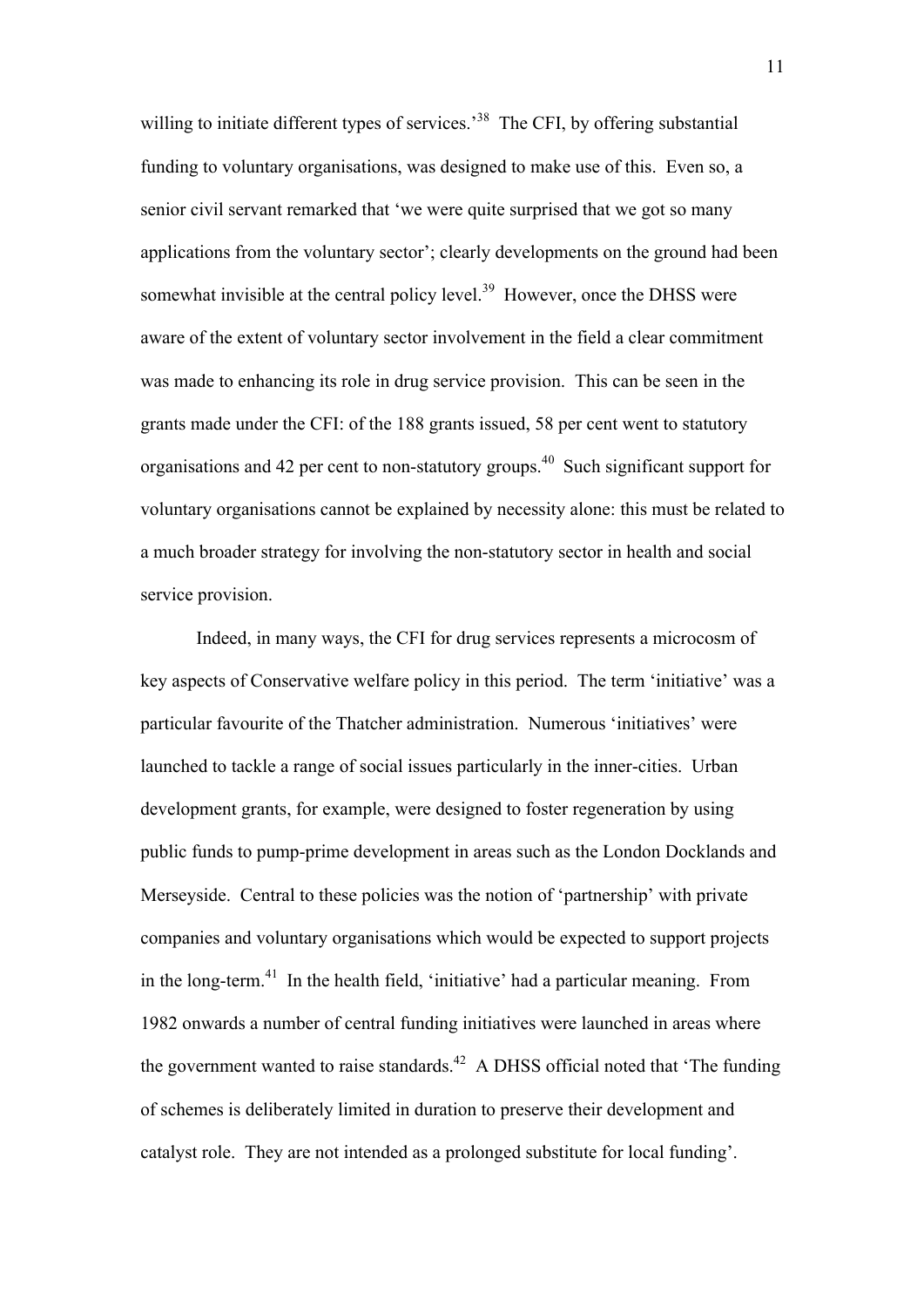Health and local authorities were expected to find the money for continuing schemes from within their regular sources of funding and voluntary bodies were required to carry on raising their own funds. $43$ 

Such a scheme cast central government in the role of initiator of new services rather than their long-term funder. The central funding initiatives thus encapsulated a key aspect of the Thatcherite policy of 'rolling back the state': reducing direct statutory involvement in welfare provision by changing the function of the state from that of provider, to manager, but through a command and control model. This transition was later confirmed through the NHS Care and Community Act in 1990. The act created an internal market within health and social care by establishing a divide between the 'purchasers' of services and the 'providers' of these. Local authorities, for example, were able to 'purchase' a particular service, such as a needle exchange for injecting drug users, from a local 'provider.' The 'provider' could be a statutory, voluntary or private organisation; these were expected to 'compete' within the internal market for the custom of the 'purchaser.' Competition, it was argued, would make services more cost-effective and responsive to consumer demand.<sup>44</sup>

The creation of the internal market, it has been suggested, helped to replace 'welfare statism' with 'welfare pluralism' as a range of organisations took on functions previously performed by the state. 45 Within this 'mixed economy of care' particular significance was placed on the part played by voluntary organisations.<sup>46</sup> The voluntary sector was regarded as being more flexible than the statutory sector and, crucially, more able to enhance citizen participation.<sup>47</sup> Reliance upon the state could be further reduced as individuals were encouraged to help themselves and their communities.<sup>48</sup> Of course there is a paradox here – as statutory support for voluntary organisations increased elements of what was distinctive about the voluntary, as

12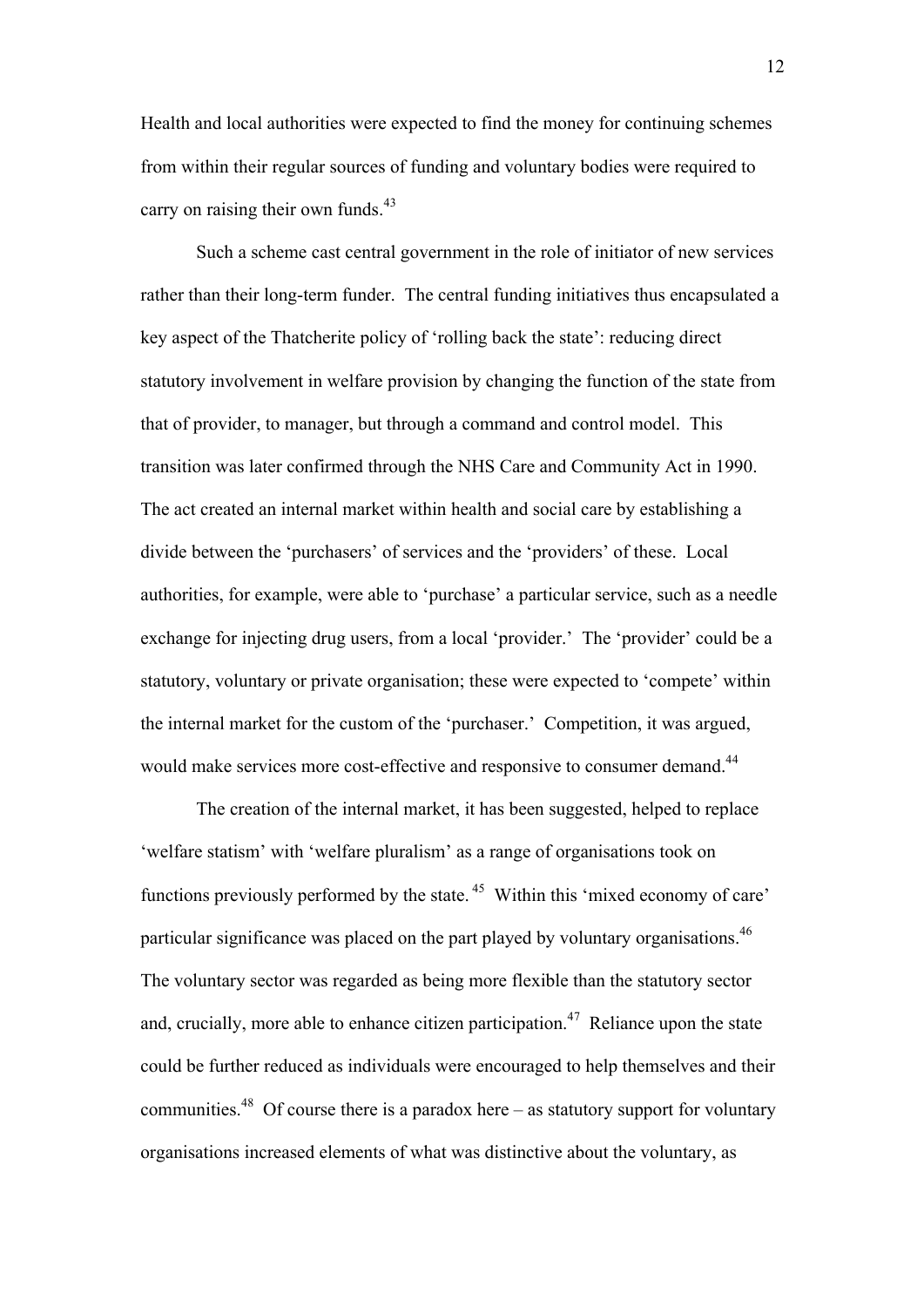opposed to the statutory, sector could be seen to have diminished.49 Susanne MacGregor and Ben Pimlott asserted that some organisations were transformed into '*de facto* agencies of the state, which financed them and indirectly determined their policy.'50 Such a situation clearly raises questions about how non-governmental many supposedly non-governmental agencies really were.

**3. Non Governmental or newly governmental? NGOs and drugs 1990s-present** Issues surrounding the independence of voluntary organisations reliant upon statutory funding persisted into the 1990s and beyond. Indeed, the more marketised approach to public services resulted in the proliferation of different groups, but many of these were often tied (to a greater or lesser extent) to the state. The introduction of service agreements, or contracts, between a local authority purchaser and voluntary or private sector providers in the 1990s had a significant effect on the way voluntary organisations operated. Contracts imposed professional standards of assessment, management and evaluation on voluntary agencies. For many volunteers, this appeared to threaten the very nature of voluntarism. Some organisations were also concerned that contracting could compromise their campaigning roles and diminish their autonomy. Still others were worried that contracting would make their organisations more bureaucratic and formalised.<sup>51</sup>

Evidence from the drugs field suggests that at least some of these fears have been realised. Statutory support for voluntary organisations in the drugs field continued apace in the 1990s. This was initially spurred on by the need to combat HIV/AIDS, but more recently has tended to focus on treatment provision and on breaking the supposed link between drug use and crime. One expert observer of the drugs field who had worked in the drug voluntary sector for more than 25 years noted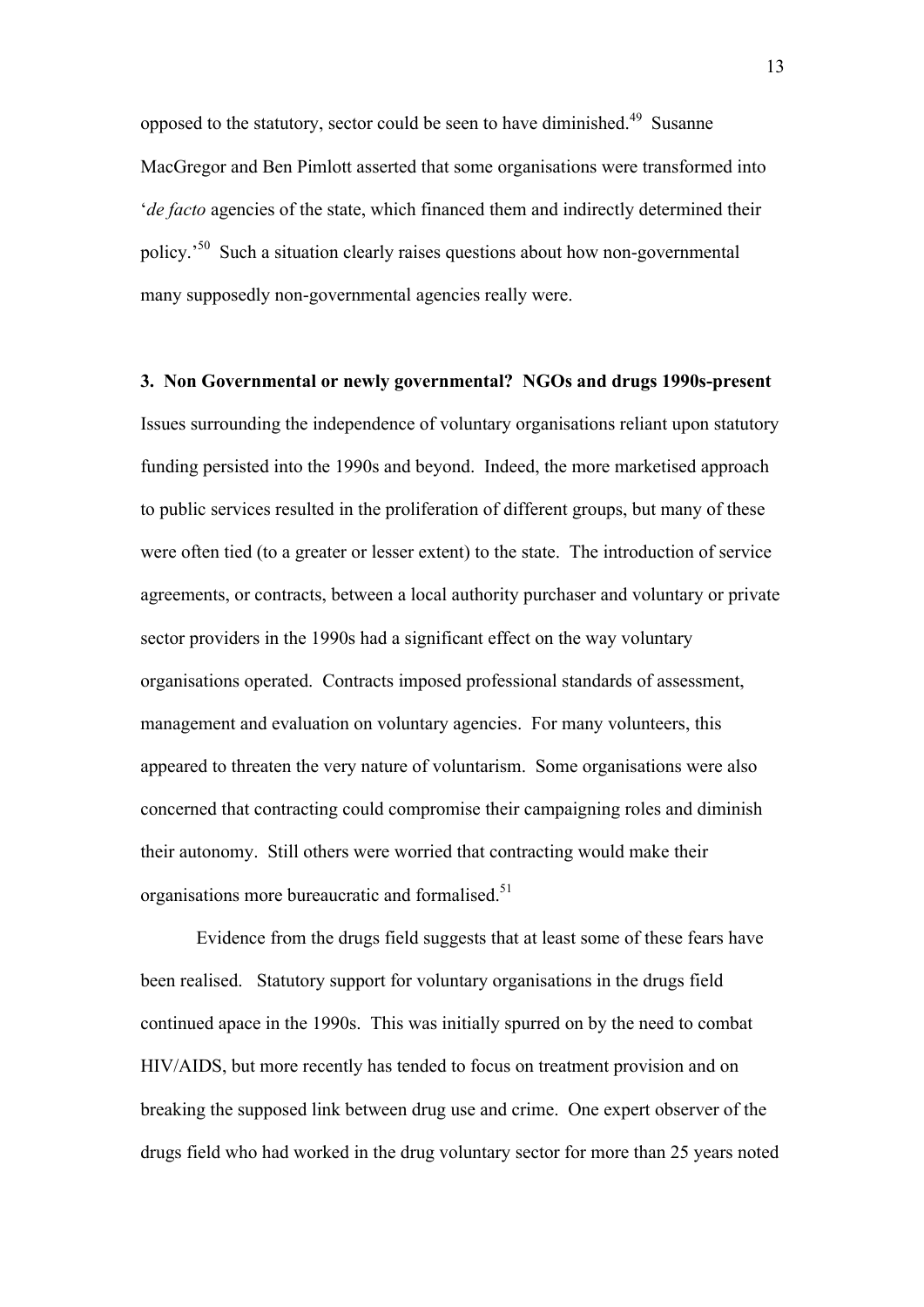that 'there's been a lot more money coming into the field, and some voluntary agencies have done quite well out of this'.<sup>52</sup> Key organisations, like Addaction, have become very big service providers. Other groups have diversified. Turning Point, which as Helping Hand worked with drug and alcohol users in the 1960s and 1970s, brands itself as a 'social care' organisation, annually offering services to approximately 130,000 people with 'complex needs'.53 Such organisations are 'social businesses' providing services on behalf of the state and as a result, a veteran voluntary sector worker observed, have 'become more tied into central government.' This, he contended, raised questions about the 'degree to which you can be an independent critique of government…while at the same time being drawn closer and closer together, tied closer and closer in because of funding schemes.' 54

However, the social business model is by no means the only form that voluntarism around illegal drugs has taken in recent years. The creation of a quasimarket in public service provision has also resulted in greater attention being paid to the views of users of services themselves. Since the 1990s there have been a string of schemes aimed at involving the patient or service user in decisions about their own care and wider service provision. The introduction of the Children Act in 1989 and the National Health Service and Community Care Act in 1990 required local and health authorities to consult with voluntary organisations and users in planning and decision making.<sup>55</sup> The Citizen's Charter, established in 1991, gave users of public services a series of rights and expectations to be drawn on when dealing with service providers.56 These were built on by the Labour government in the NHS Plan of 2000, and its desire to create a 'patient-centred' NHS.<sup>57</sup> In 2001, the Health and Social Care Act made it a statutory obligation for health and social services to involve service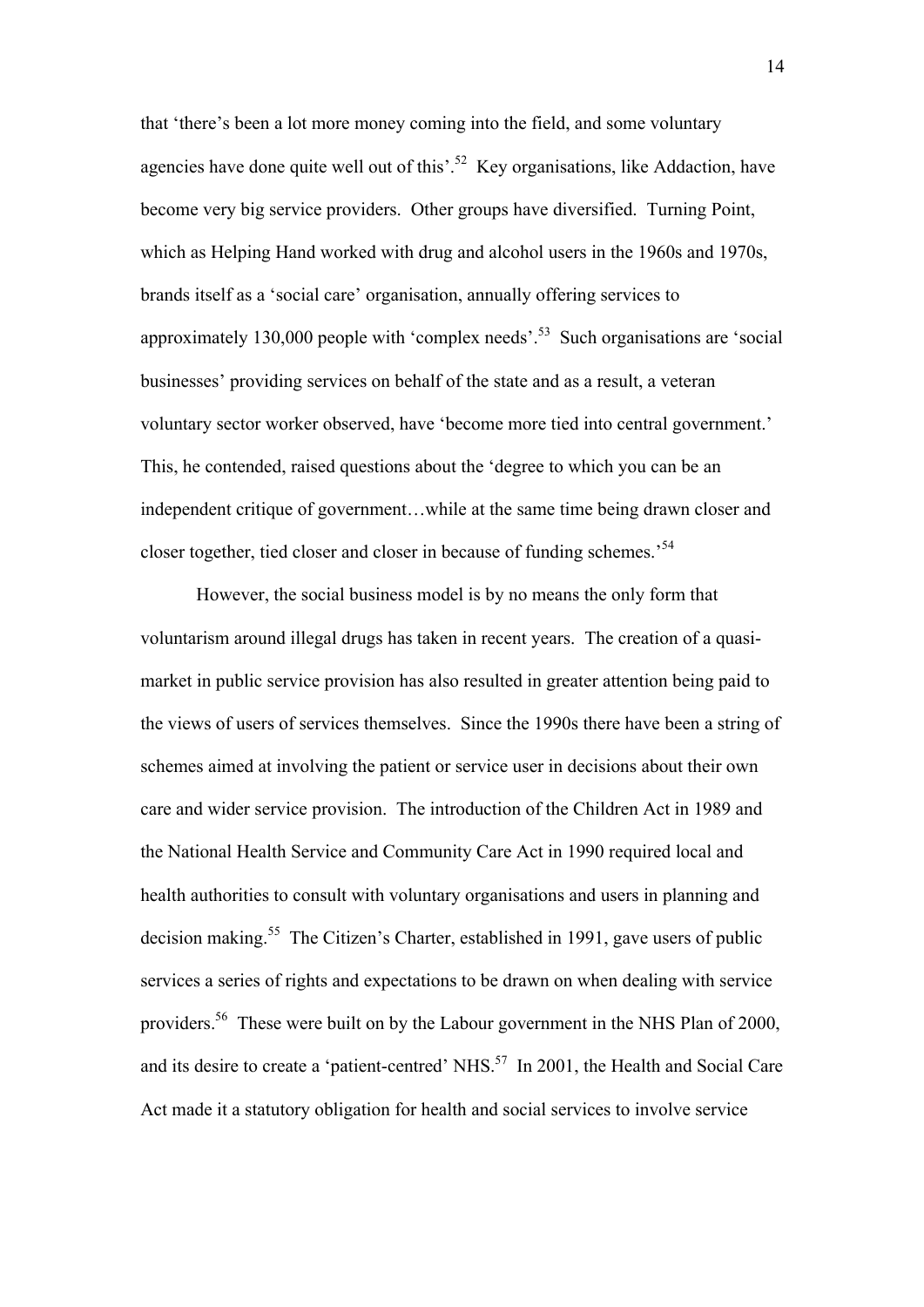users in the planning and delivery of services. Greater attention was being paid to the recipient of public services in all areas.

The impact of these developments on the drugs field can be seen at the national and local level. In 2001 the National Treatment Agency (NTA) was established. This special health authority was tasked with improving the availability and effectiveness of, and access to, treatment services. Involving drug users was seen as being central to their work. As well as funding research to find out what drug users views of treatment were, the NTA supported attempts to establish a national users' organisation and provided financial assistance to groups such as the Methadone Alliance (now known just as the 'Alliance') who provide advocacy and support for drug users in treatment across the country. Drug users were also represented on the NTA's board. This level of user representation was carried forward to the regional level too. Local drug services, commissioned by Drug Action Teams or DATs, were also required to involve drug users in decisions about services. Most DATs now support a user group for their region, who comment on service delivery and future planning.

Yet, alongside this state-sponsored user involvement there are other kinds of user groups that exist largely outside the state. Not only do we see the involvement of active users, but also of user activists. The groups and individuals behind drug user produced publications like *Black Poppy* and the *Users' Voice*, and organisations such as the John Mordaunt Trust, the UK Harm Reduction Alliance and Transform, often took a more challenging stance. Like the early gay AIDS organisations these groups have their own agendas which do not necessarily fit with those of the government.<sup>58</sup> In interviews with user activists three issues have emerged as central concerns. The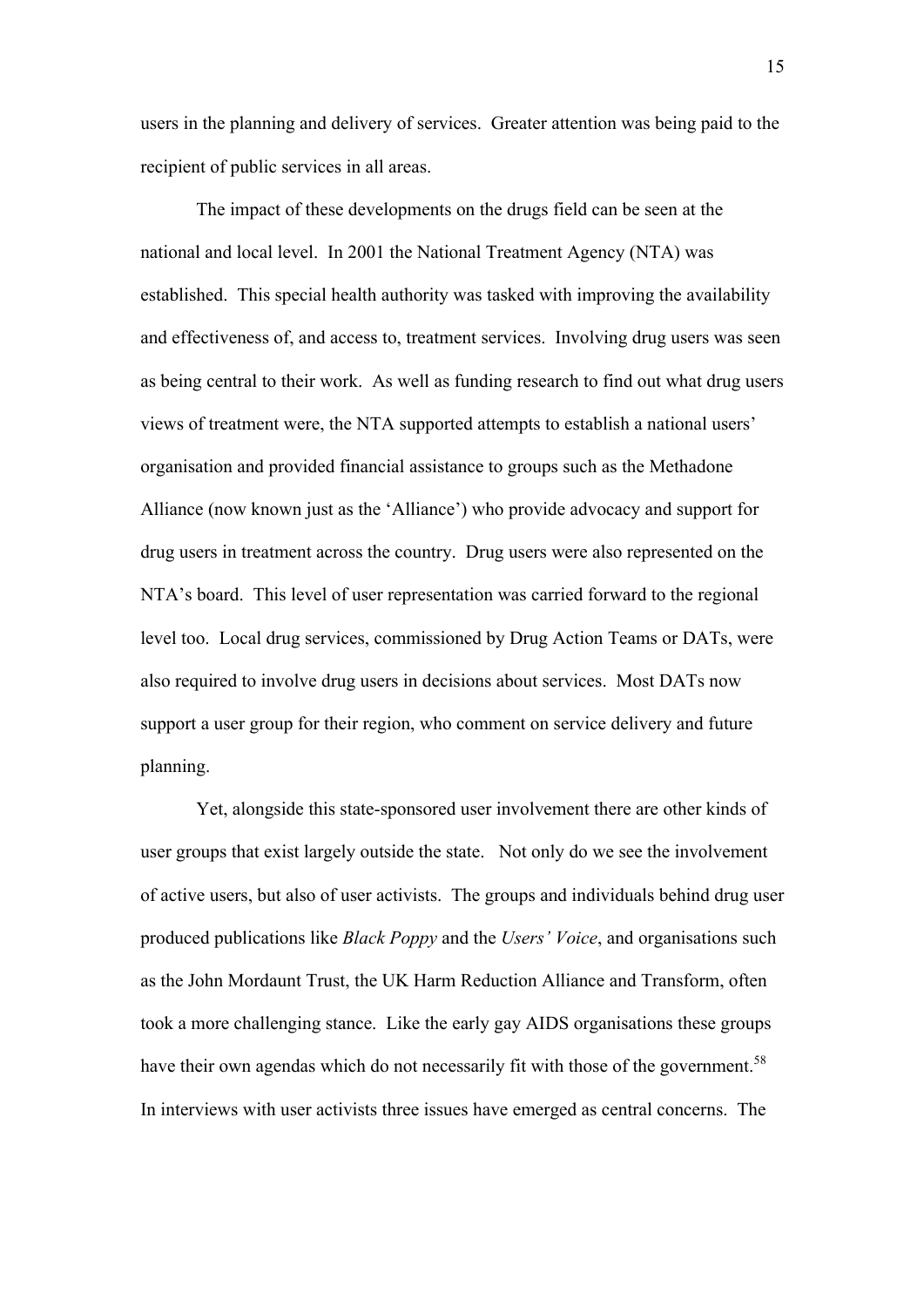first issue was the potentially empowering effect of user involvement. One user activist described empowerment in the following terms:

user involvement can be so empowering, because it empowers you not just if your working in your clinic…[to] get better conditions for the clients of the service and for the staff that work in it, and solutions to issues. But also in your life: the knock on effect that having a voice can have is enormous… it's about, I think, we feel, taking your control back.<sup>59</sup>

With empowerment has come increased attention to the second issue: drug users' rights. These rights are increasingly being conceptualised not just in the sense of a right to certain kinds of treatment or even input into treatment, but in a broader, human rights sense. Another long-standing user activist commented that: 'the main thing that I really felt that [is] different from the early days is that everybody suddenly started talking about their right to use drugs.<sup>560</sup> From this, almost inevitably, have come calls for changes in the drug laws, the third issue to emerge strongly from interviews with user activists. Many user activists believe that drugs should be legalised, even if some do not think this is a realistic goal. A male user activist commented that 'I see the anti-prohibition and treatment side as being absolutely inextricably linked'. He went on to say that 'I think the users' movement has to challenge prohibition. If it doesn't, it's incomplete. It's just a service lobby.'<sup>61</sup>

The interest of drug users in issues such as these surrounding rights, representation and empowerment, hint at the emergence of a social movement. The appearance of similar groups in other countries, particularly in the Nordic states, has led some commentators to posit the existence of an international drug users' movement.<sup>62</sup> Moreover, as the quotations from drug user activists in Britain demonstrate, the state and users do not always agree on the meaning and purpose of user involvement. For some drug users, user involvement is not just about improving service provision, but about broader social and political goals. Yet for the state, user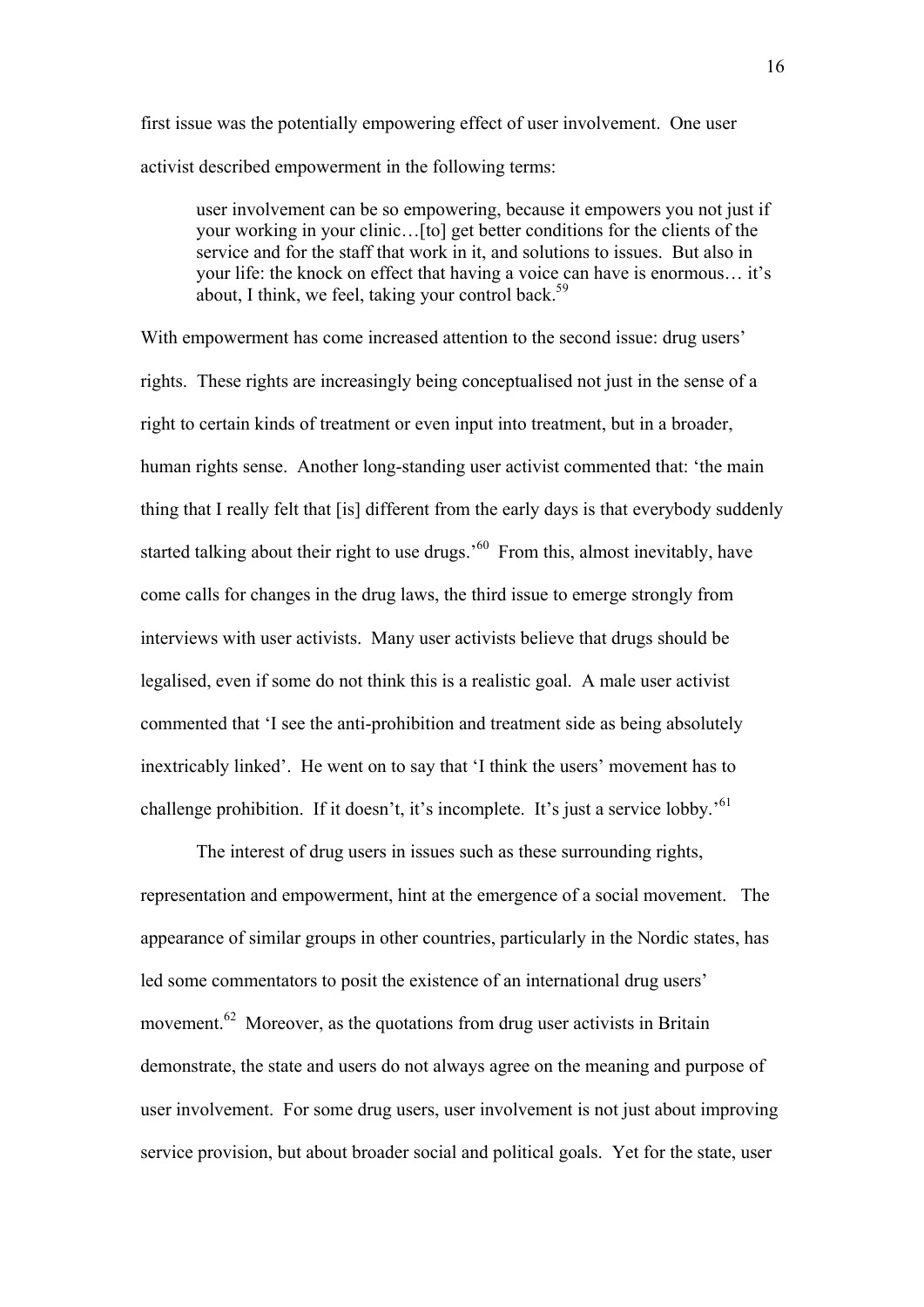involvement is seen as a way of making services more responsive to the needs of the consumer, as a vital tool within the increasingly marketised welfare state. These different objectives may well bring users into conflict with the state. Yet, there are significant limitations to user power. Working closely with local or national government might enable some users to gain access to policy-making circles and effect change, but the charge sometimes levelled at user involvement is that can be tokenistic. User activists in the drugs field, and in other areas, have often described user involvement in services as being a box-ticking exercise, as another task for bureaucrats.<sup>63</sup>

At the same time, drug users are clearly not a homogenous mass who all want the same thing. This has led some critics to question how far it is possible for user groups to be representative. A former senior worker in the drugs voluntary sector commented that 'the user groups we hear about tend to be about those user groups who are currently using. We don't hear very much about, from the other perspectives, for instance from the NA.<sup> $64$ </sup> He contended that 'the biggest user groups are NA', an argument that would seem to be born out by NA's claim that there are at least 500 separate weekly NA meetings held across the UK today.<sup>65</sup> Yet, NA is an organisation that outwardly rejects any notion of political engagement by refusing to 'express opinions on any civil, social, medical, legal or religious issues.' NA describe themselves as a 'non-profit fellowship of men and women for whom drugs had become a major problem – recovering addicts who meet regularly to help each other stay clean.' Membership is, by its very nature, anonymous and directed inwards at 'working with each other to achieve recovery.'<sup>66</sup>

Despite this, NA clearly has a socio-political presence. The recent growth in abstinence-orientated self-help groups for drug users like NA (the number of weekly

17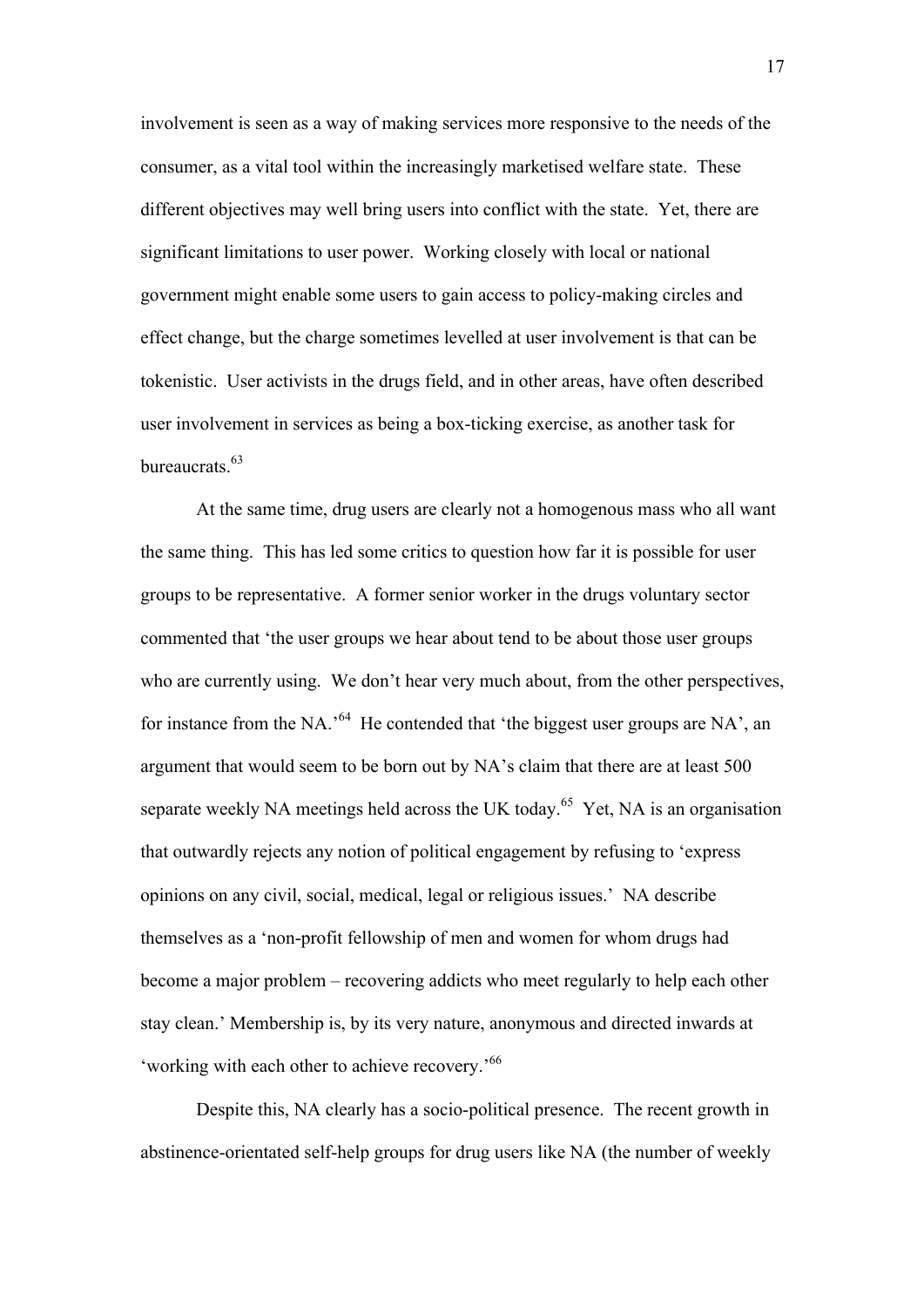NA meetings has more than doubled since 1991) is having an impact, especially on treatment provision.<sup>67</sup> Within drug addiction treatment there seems to be a move away from the long-term prescription of methadone to addicted patients and towards a greater emphasis on abstinence orientated programmes, similar to those run by NA.<sup>68</sup> This would suggest that NA do have a degree of socio-political influence. Yet, their outward denial of a political function would appear to be significant. NA's apparent refusal to engage makes them difficult to situate: they do not seem to be like other political 'players' in the drugs field, but are evidently more than 'just' a self-help group. Here is an organisation that is obviously 'political', despite their rejection of such a role.

## **Conclusion**

The problem of how to describe and explain NA is, to an extent, indicative of wider difficulties with describing and explaining the sector as a whole. Much of the activity around illegal drugs in this period was directed towards service provision. Groups that had a campaigning aspect to their work, like Release, usually combined this with other more service orientated activity. But, this does not mean that their activity was necessarily less 'political' than the more vocal organisations found in other fields. Indeed, by providing services not only were these groups criticising statutory provision (or the lack of) they were attempting to find a solution to a problem that they had themselves identified. Taking a case-study approach, therefore, highlights the importance of the seemingly more 'quiet' and apparently less radical groups and organisations. This would suggest that judgements about the impact of NGOs should not be seen simply in terms of the success or failure of specific campaigns, but about new ways of dealing with new problems. Indeed, the diversity of action pointed to by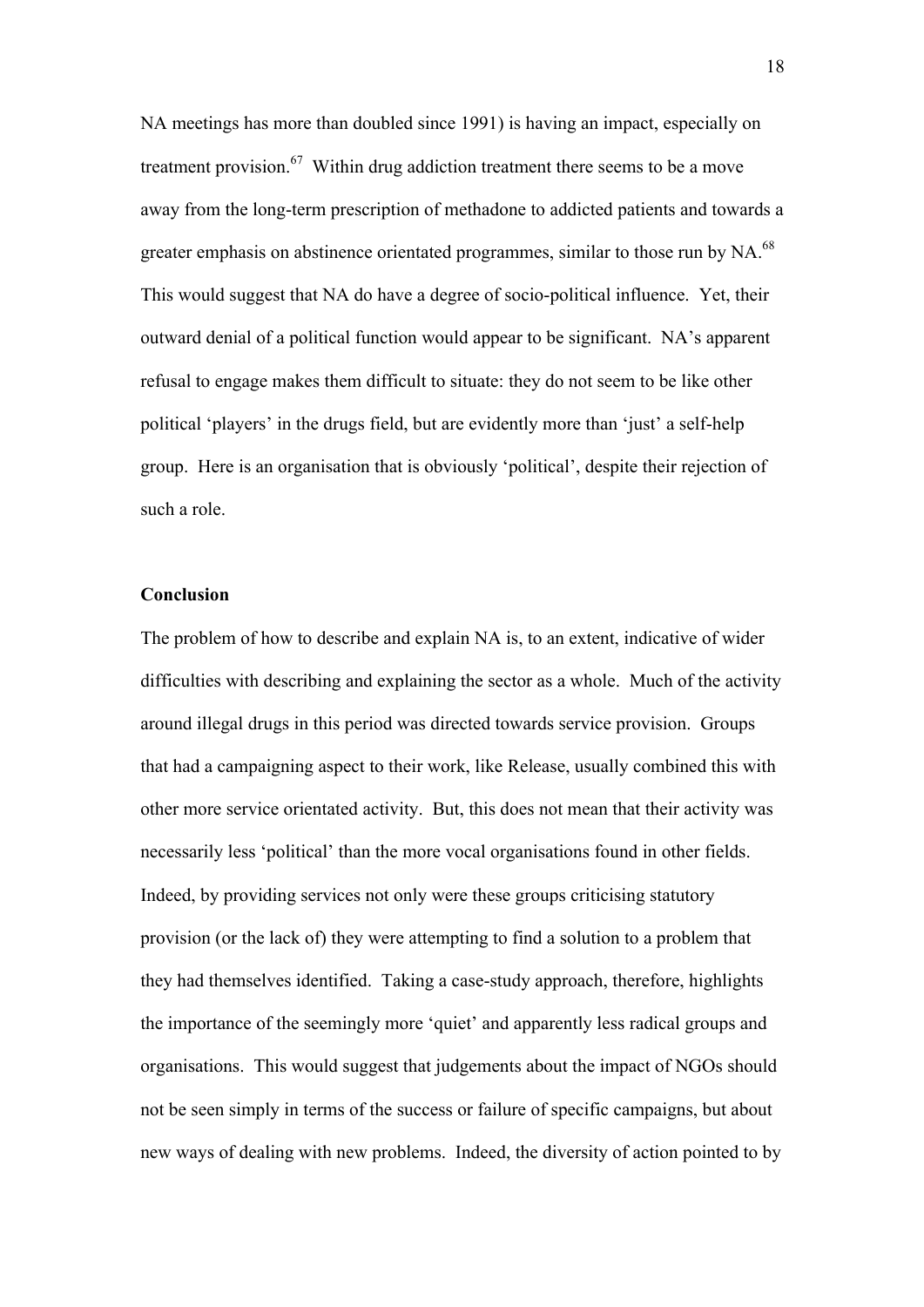this article, especially when coupled with change over time, might lead us to conclude that it is impossible to say anything definitive about the role of voluntary organisations (or NGOs) across one sector, let alone as a whole. But, if we are dealing with a 'new' form of socio-political engagement then perhaps we need to look to new ways of describing and assessing this activity.

Indeed, when developing new modes of analysis understanding the context in which these groups formed and operated must remain crucial. The case study examined in this article points to the relevance not only of the micro-politics of one sector, but also to the macro-politics of changing ideas about voluntarism, the state and socio-political action. Voluntary groups that sprang up to cater for the 'distressed minorities' of the 1960s and 1970s were seen largely as plugs to fill the gaps in a leaky welfare state; in the 1980s they were to be 'rolled in' to a welfare state that was never fully 'rolled back'; in the 1990s they were drawn into still closer relationships with the state through contracts, and since 2000 have provided consumer or user input into services. Yet, at the same time, voluntary groups appeared independently of the state and were often critical of its actions. This can be seen most recently in the emergence of a drug user movement that seeks to challenge government policy on drugs in a number of crucial areas. If, as Frank Prochasaka has observed, some charities are 'swimming into the mouth of Leviathan' others seem to be succeeding in giving it in indigestion.<sup>69</sup>

7197 including notes

<sup>&</sup>lt;sup>1</sup> This article is based on research undertaken for an Economic and Social Research Council funded project (grant reference number ESRC RES-000-23-0265) held by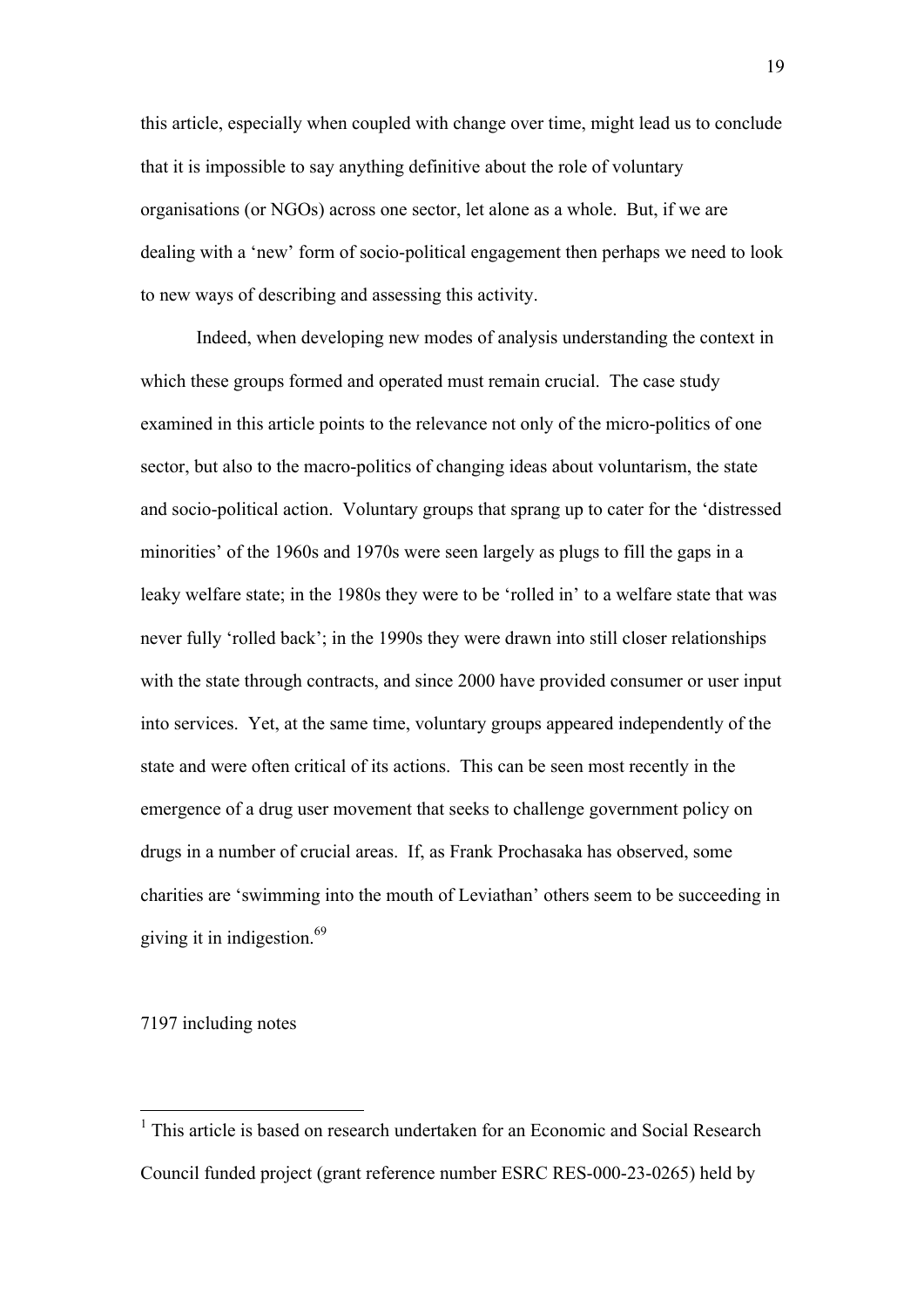Professor Virginia Berridge. For a more detailed exploration of this work see A. Mold and V. Berridge, *Voluntarism, Health and Society Since the 1960s: Voluntary Action and Illegal Drugs* (Palgrave, forthcoming). Sections of this article are reproduced with permission from A. Mold and V. Berridge, 'Crisis and opportunity in drug policy: changing the direction of British drug services in the 1980s', *Journal of Policy History*, 19:1 (2007), pp. 29-48; and A. Mold and V. Berridge, The "rise" of the user? Voluntary organisations, the State and illegal drugs, since the 1960s', *Drugs: Education, Prevention and Policy* (forthcoming, 2008).

<sup>2</sup> M. Craven, 'My son takes heroin', *The Guardian* 24 February 1967.

<sup>3</sup> Association for the Prevention of Addiction (APA) Newsletter, November 1970, Modern Records Centre, University of Warwick, (MRC) MSS.171/3/18/2.

<sup>4</sup> See http://www.addaction.org.uk/.

 $\overline{a}$ 

<sup>5</sup> A. Benjamin, 'We can help each other' *The Guardian G2*, 22 February 2007, 10-13.  $6$  Grants under Section 64 of the Health Services and Public Health Act, 1968 – Drug Addiction; Position in October 1972; London Boroughs Association, Report of General Purposes Committee, 22 November 1972, The National Archives, London (TNA), MH 154/430.

 $<sup>7</sup>$  J. Kendall and M. Knapp, 'A loose and baggy monster: boundaries, definitions and</sup> typologies' in J. Davis Smith, C. Rochester and R. Hedley, *An Introduction to the Voluntary Sector* (London: Routledge, 1995).

<sup>8</sup> Beveridge quoted in G. Finlayson, *Citizen, State and Social Welfare in Britain 1830- 1990* (Oxford: Oxford University Press, 1994) p. 328.

<sup>9</sup> Phrase 'terminological tangle' quoted in N. Deakin, *In Search of Civil Society*  (Basingstoke: Palgrave, 2001) p. 9.

<sup>10</sup> Discussion Points for the DANGO Conference, 5-6 July 2007.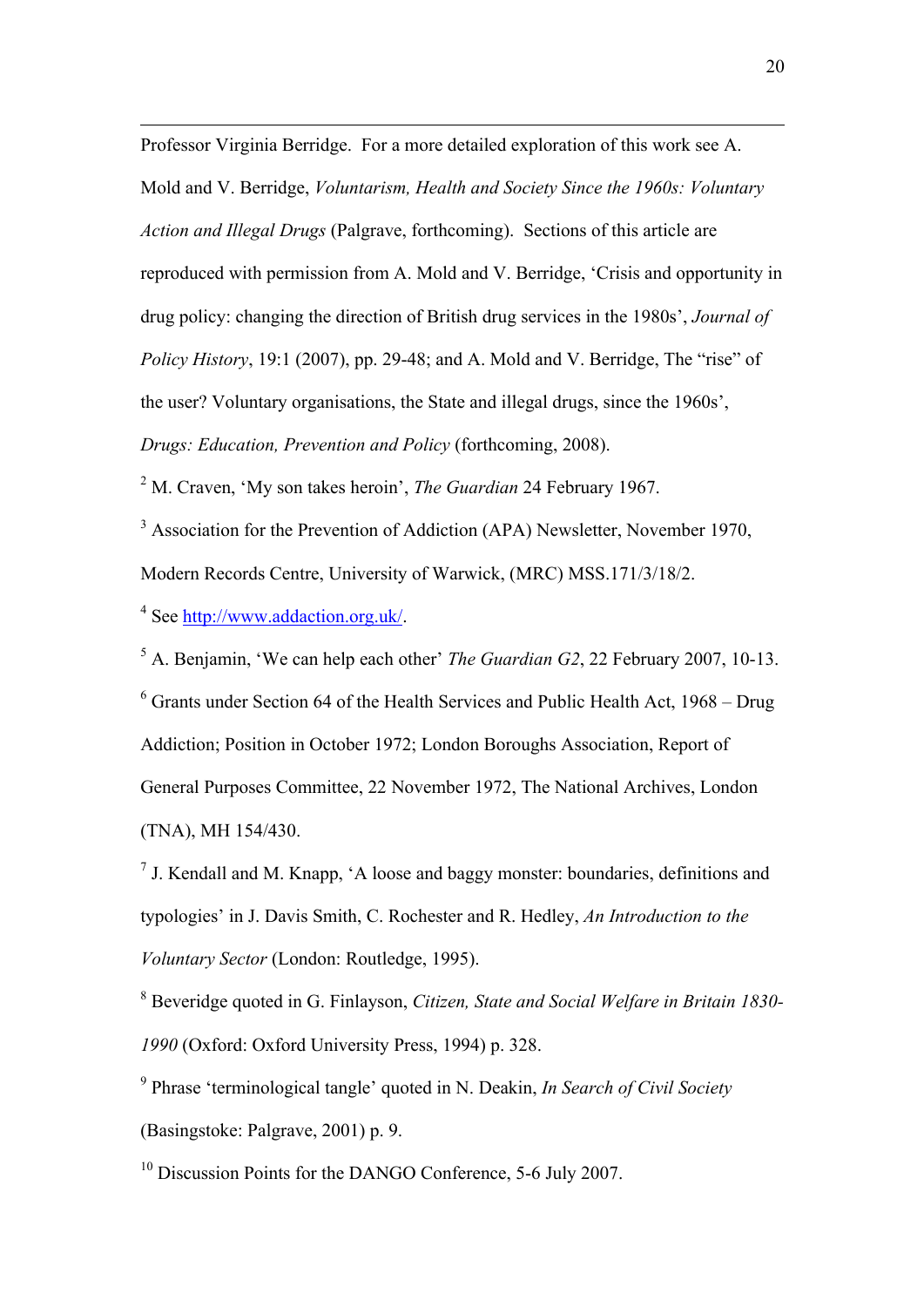11 H.B. Spear, *Heroin Addiction Care and Control: The British System 1916-1984*  (London: DrugScope, 2002) p. 52.

 $12$  Figures from H.B. Spear, 'The growth of heroin addiction in the United Kingdom'. *British Journal of Addiction*, 64, (1969), pp. 245-255; p. 247; G. Stimson and E. Oppenheimer, *Heroin Addiction: Treatment and Control in Britain* (London:

Tavistock, 1982); pp. 208-9.

<sup>13</sup> See Ministry of Health, *Drug Addiction: Report of the Second Interdepartmental Committee* (London: HMSO, 1965) p. 5.

<sup>14</sup> J. Green, *All Dressed Up: The Sixties and the Counterculture* (London: Pimlico, 1999) pp. 173-201.

<sup>15</sup> Finlayson, *Citizen and State*, p. 329.

<sup>16</sup> N. Deakin, 'The perils of partnership: the voluntary sector and the state 1945-1992', in Davis Smith, Rochester and Hedley, *An Introduction to the Voluntary Sector*, pp. 49-50.

<sup>17</sup> See article by Evans in this volume.

<sup>18</sup> J. Habermas, 'New social movements', *Telos*, 49 (1981) pp. 33-37; P. Byrne, *Social Movements in Britain* (London, 1997); N. Crossely, *Making Sense of Social Movements* (Buckingham, 2002).

 $19$  A. Mold, "The welfare branch of the alternative society?" The work of drug voluntary organisation Release, 1967-1978', *Twentieth Century British History*, 17:1 (2006) pp. 50-73.

<sup>20</sup> C. Coon and R. Harris, *The Release Report On Drug Offenders and the Law*  (London, 1969) pp. 36-37.

 $21$  Written statement for the ACDD Search and Arrest Committee, 1969, MRC MSS.171/3/12/13; d'Agapeyeff, *Release*, Section XII; C, MRC MSS.171/5/1/2. Coon,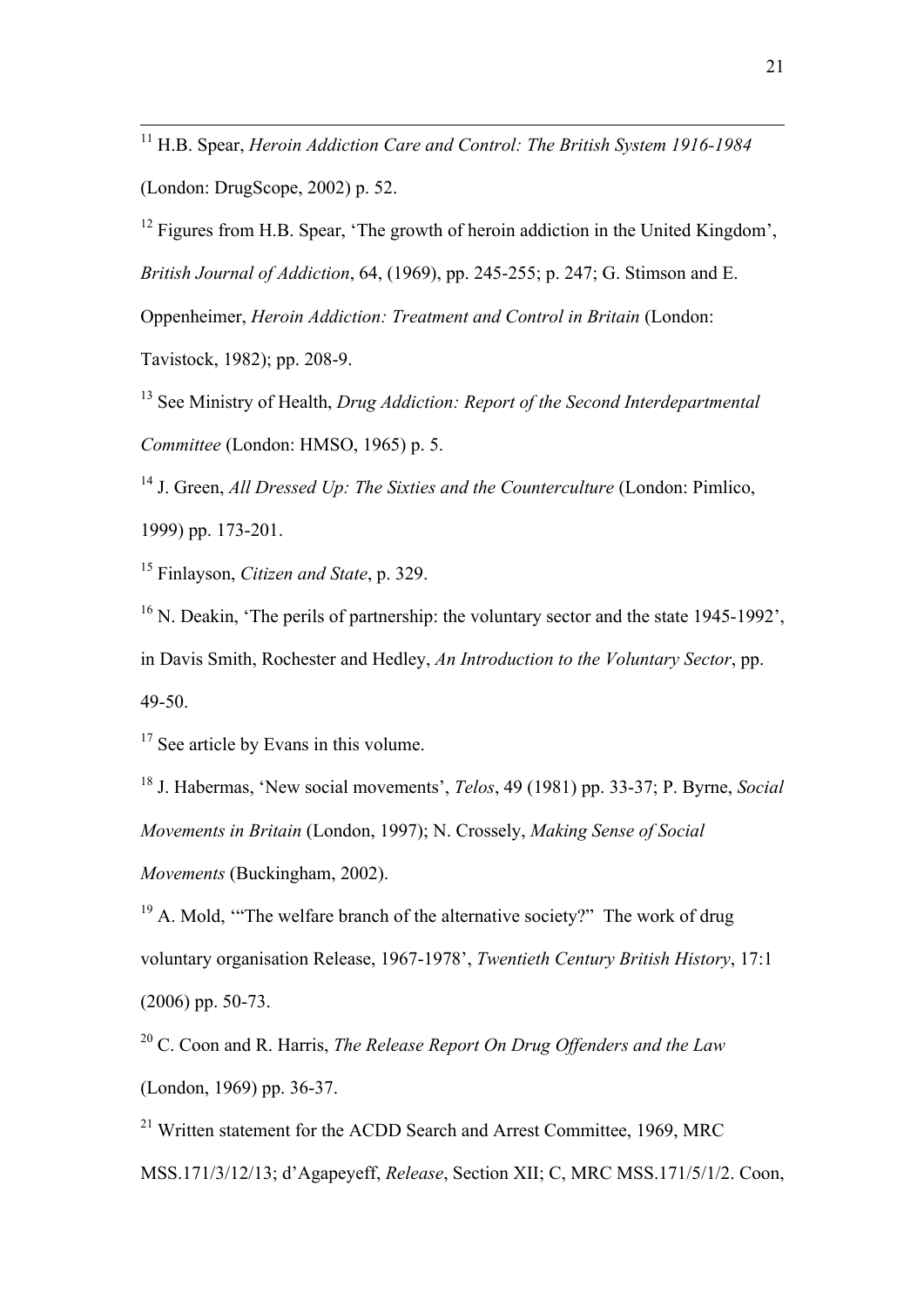'We were the welfare branch of the alternative society' in H. Curtis and M.

Sanderson, *The Unsung Sixties: Memoirs of Social Innovation* (London: Whiting & Birch, 2004), p. 190.

<sup>22</sup> Coon, 'We were the welfare branch of the alternative society' p. 185.

<sup>23</sup> Habermas, 'New social movements'.

 $\overline{a}$ 

<sup>24</sup> Mold, "The welfare branch of the alternative society"?, pp.  $50-73$ .

<sup>25</sup> Finlayson, *Citizen, State and Social Welfare in Britain,* pp. 357-60.

<sup>26</sup> Deakin, 'The perils of partnership': pp. 54-62; J. Kendall and M. Knapp, *The* 

*Voluntary Sector in the United Kingdom* (Manchester: Manchester University Press,

1996) pp. 201-5; J. Lewis, 'Developing the mixed economy of care: emerging issues for voluntary organisations', *Journal of Social Policy*, 22:2 (1993) pp. 173-92.

<sup>27</sup> For an overview of welfare policy under Thatcher see R. Lowe, *The Welfare State in Britain Since 1945* (3rd edition, Basingstoke: Palgrave, 2005) pp. 317-27; pp. 350- 57.

<sup>28</sup> Home Office, *Statistics of Drug Addicts Notified to the Home Office, 1988* 

(London: HMSO, 1989).

<sup>29</sup> Advisory Council on the Misuse of Drugs, *Treatment and Rehabilitation* (London: HMSO, 1982), p. 25.

<sup>30</sup> Ministry of Health, *Drug Addiction: Report of the Second Interdepartmental Committee*, p. 8.

<sup>31</sup> S. MacGregor et al., *Drug Services in England and the Impact of the Central Funding Initiative* (London: ISDD, 1991) p. l.

<sup>32</sup> Letter from Mr JC Eversfield, DHSS to Mr Platten, Town Clerk London Borough of Enfield, 20 December 1971; TNA MH 154/433.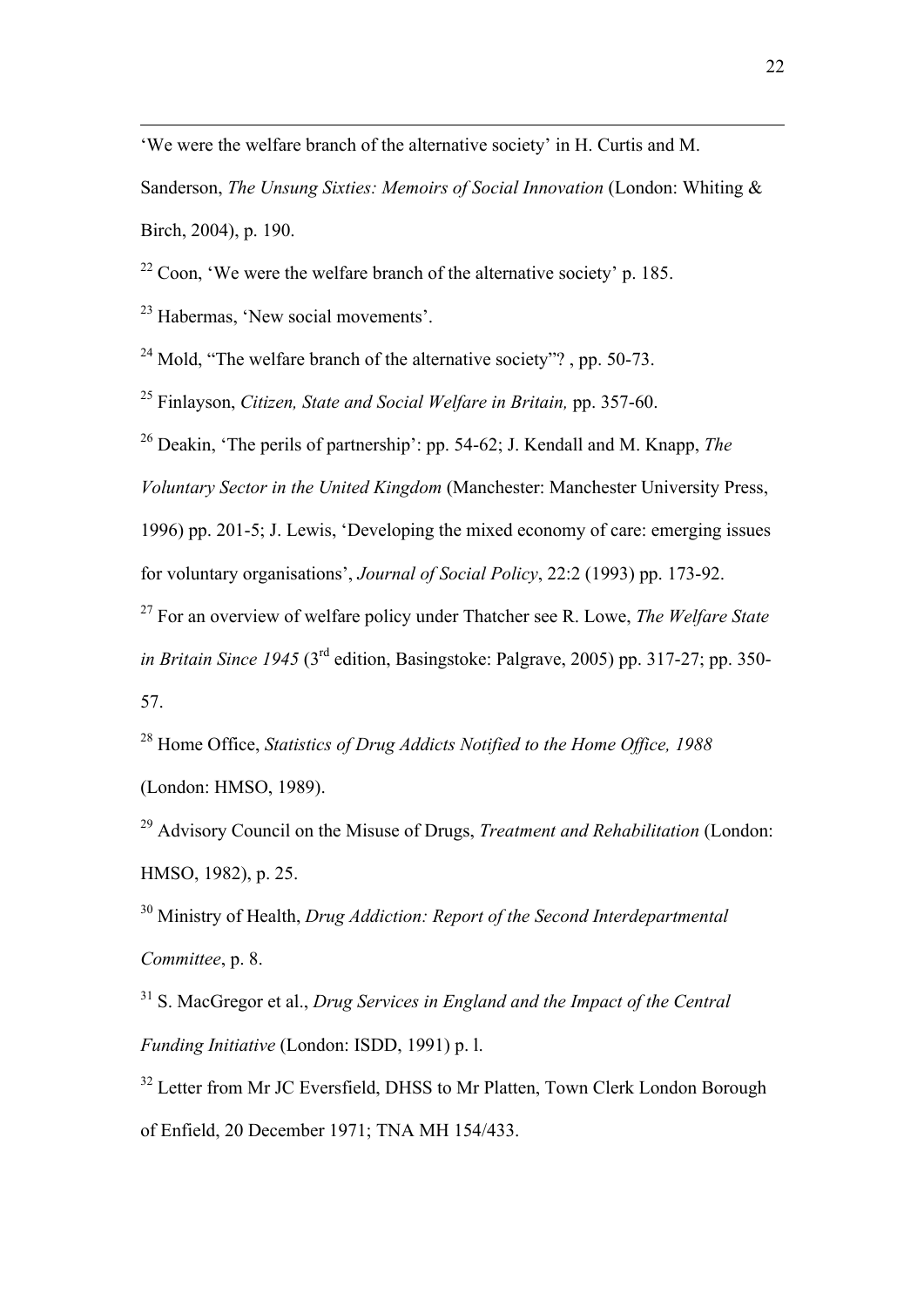<sup>33</sup> For SCODA see TNA MH 154/1192, and SCODA annual reports in DrugScope Library; for ISDD see TNA FD 23/1949 and ISDD annual reports in DrugScope Library.

<sup>34</sup> Heroin addiction: London Boroughs Association; working party reports on rehabilitation, 1968-1974, TNA MH 154/430.

<sup>35</sup> ACMD, *Treatment and Rehabilitation* (London: HMSO, 1982), p. 77.

<sup>36</sup> Letter from DHSS to all Regional Health Authorities regarding Treatment and Rehabilitation report of the ACMD; Central Funding Initiative, (HN (83) 13 LASSAL (83) 1), 25 April 1983, Department of Health Archive, Nelson, Lancashire (DOHA) OCG/1/1/3.

<sup>37</sup> House of Commons, *Fourth Report from the Social Services Committee, Session 1984-1985: Misuse of Drugs* (London: HMSO, 1984-1985) DHSS evidence, p. 170. <sup>38</sup> Interview conducted by Mold and Berridge with senior civil servant, 2/05/06. <sup>39</sup> *Ibid*.

<sup>40</sup> MacGregor et al., *Drug Services in England and the Impact of the Central Funding Initiative*, pp. 71-74.

<sup>41</sup> On urban initiatives see S. MacGregor and B. Pimlott, 'Action and inaction in the cities' in S. MacGregor, and B. Pimlott, (eds.) *Tackling the Inner Cities: The 1980s Reviewed, Prospects for the 1990s* (Oxford: Clarendon Press, 1990).

<sup>42</sup> Note on Central Initiatives by John H James, 30 April 1986, DOHA,

DAC/0007/V0004; Memorandum from DC Nye to Mr Alderman, Miss Davies, Mr Hillier, Mr Lutterloch, Mr Pagan and Mr Woolley, regarding new initiatives, 14 December 1983, DOHA, DAC/0026/V001.

<sup>43</sup> Note on Central Initiatives by John H James, 30 April 1986; DOHA, DAC/0007/V0004.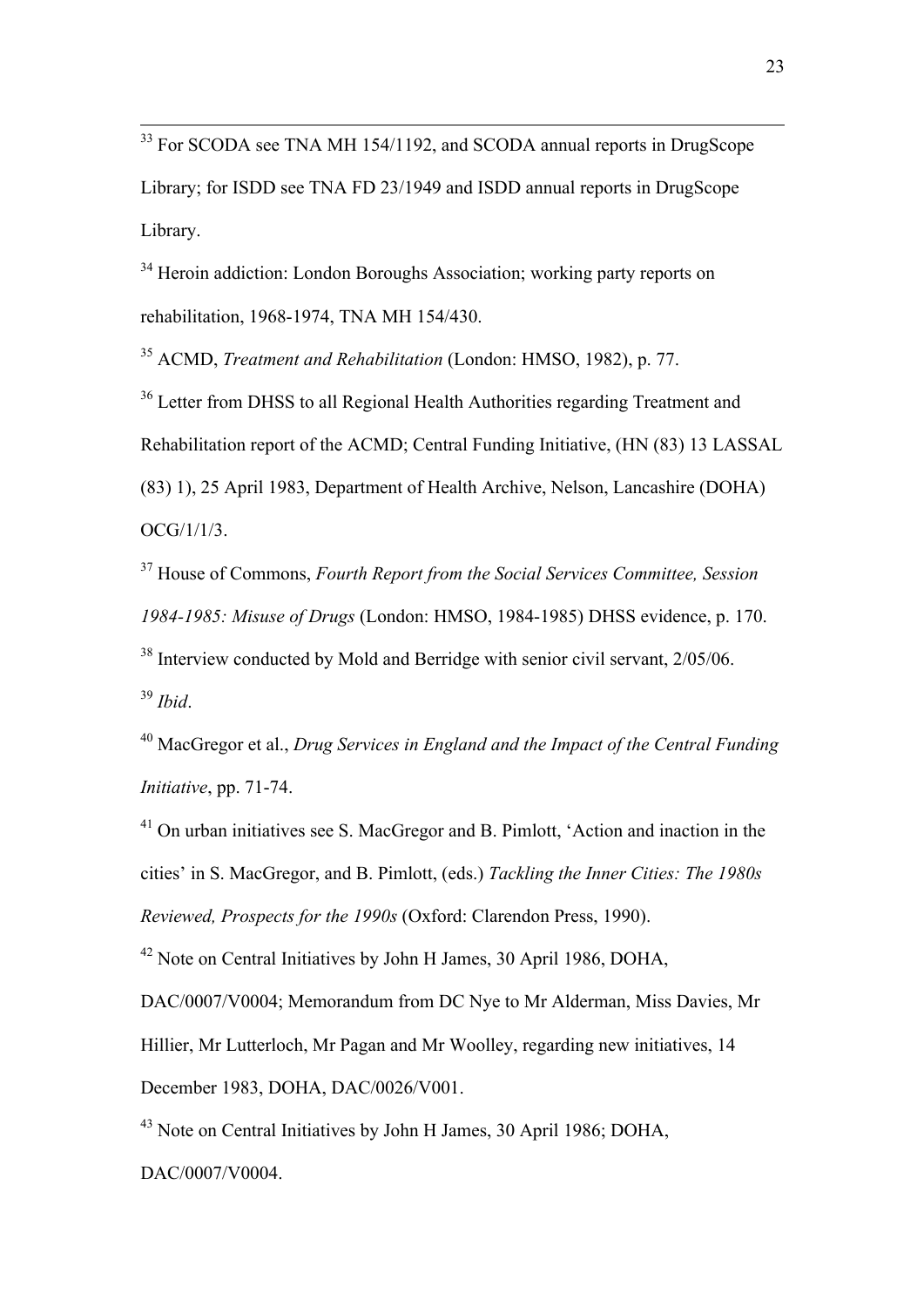44 On changes in the welfare state in this period see Lowe, *The Welfare State*, pp. 317- 327.

<sup>45</sup> M. Harris, C. Rochester and P. Halfpenny, 'Voluntary organisations and social policy: twenty years of change', in M. Harris and C. Rochester (eds.) *Voluntary Organisations and Social Policy in Britain: Perspectives on Change and Choice*  (Basingstoke: Palgrave, 2001), p. 3.

<sup>46</sup> Lewis, 'Developing the mixed economy', pp. 173-92.

<sup>47</sup> Kendall and Knapp, *The Voluntary Sector in the UK*, p. 138; Deakin, 'The perils of partnership', p. 54.

<sup>48</sup> Lowe, *The Welfare State in Britain*, p. 320.

<sup>49</sup> Lewis, 'Developing the mixed economy', pp. 183-191.

<sup>50</sup> MacGregor and Pimlott, 'Action and inaction', p. 9.

<sup>51</sup> Lewis, 'Developing the mixed economy', pp. 183-91.

 $52$  Interview conducted by Mold and Berridge with drug voluntary sector worker,

14/01/05.

<sup>53</sup> See http://www.turning-point.co.uk/About+Us/

<sup>54</sup> Interview with drug voluntary sector worker.

<sup>55</sup> M. Locke, P. Robson and S. Howlett, 'Users: at the centre or on the sidelines?' in Harris and Rochester, *Voluntary Organisations and Social Policy In Britain*, pp. 199- 212.

<sup>56</sup> Cm 1599, *The Citizen's Charter* (London: HMSO, 1991).

<sup>57</sup> Cm 4818, *NHS Plan: A Plan for Investment, A Plan for Reform*, (London: The Stationery Office, 2000).